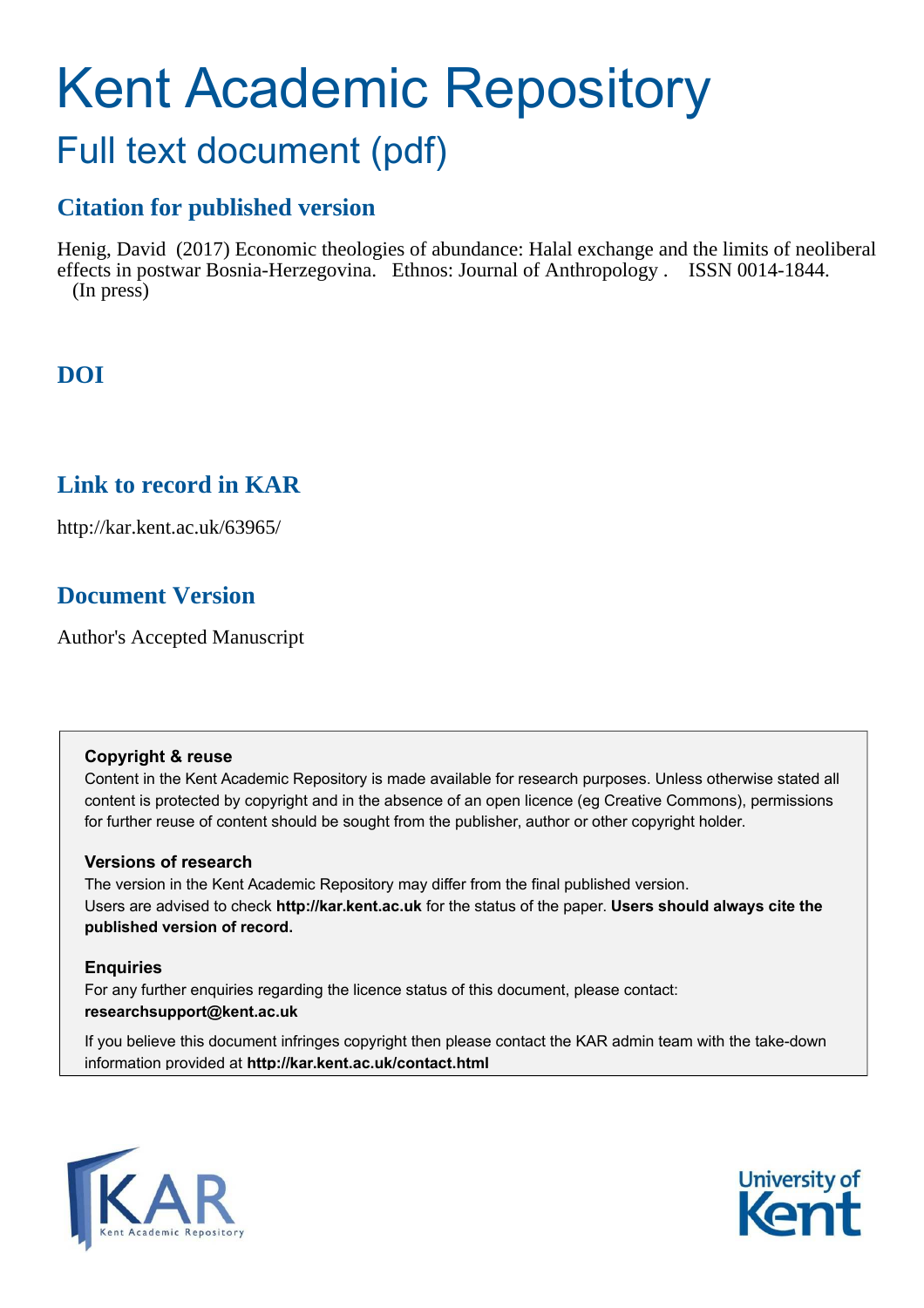# **Economic theologies of abundance: Halal exchange and the limits of neoliberal effects in postwar Bosnia-Herzegovina**

# David Henig University of Kent

In the summer of 2013, I received a Facebook message from a Bosnian friend, Edib. The message was short, saying 'this can happen only in Bosnia-Herzegovina', followed by a URL link. In the message, Edib sent me an article that was being widely circulated at the time on social media in Bosnia-Herzegovina, about the greengrocer Jusuf Solo. The article was entitled *Halal to you! Whoever has no money to pay, will get it for free*. It describes how the greengrocer Jusuf gives *halal -* that is, for free - any fruits or vegetables from his stall. The greengrocer gives away produce for free to anyone, as he explains in the article, 'who can't earn, and who doesn't have any income'. He adds, 'I was asked why I give food away for free […] people come to my stall, staring, and can't believe it. But there is nothing miraculous in what I am doing: everyone who gives for free, will receive back a thousand times more from Allah. Only Allah knows best'. When he was 17, Jusuf left for Russia where he worked and earned enough money. 'Thanks to Allah, and the help of good people', he muses, 'I made it, I earned enough, and I have a good life. It is now my turn to help'.

Stories about people giving away food for free, or giving small donations to people who need medical treatment, frequently circulate in the public sphere in Bosnia-Herzegovina today (Brković 2016). These stories mirror prolonged economic predicaments, shrinking social redistribution and the grassroots solidarity of 'empty bellies' (Hromadžić 2015) that have been unfolding in the country since the end of the war in 1995. The post-war economic decline led to large-scale deindustrialisation and the ensuing unemployment of entire labour sectors, and gave rise to unprecedented socio-economic inequalities (Kurtović 2015). The forms of giving and caring the 'halal way' captured in the greengrocer's story, which my friend Edib shared with me, therefore need to be understood within this spatiotemporal configuration of a polity that is undergoing pervasive socio-economic restructuring following the violent disintegration of socialist Yugoslavia (Jansen 2015).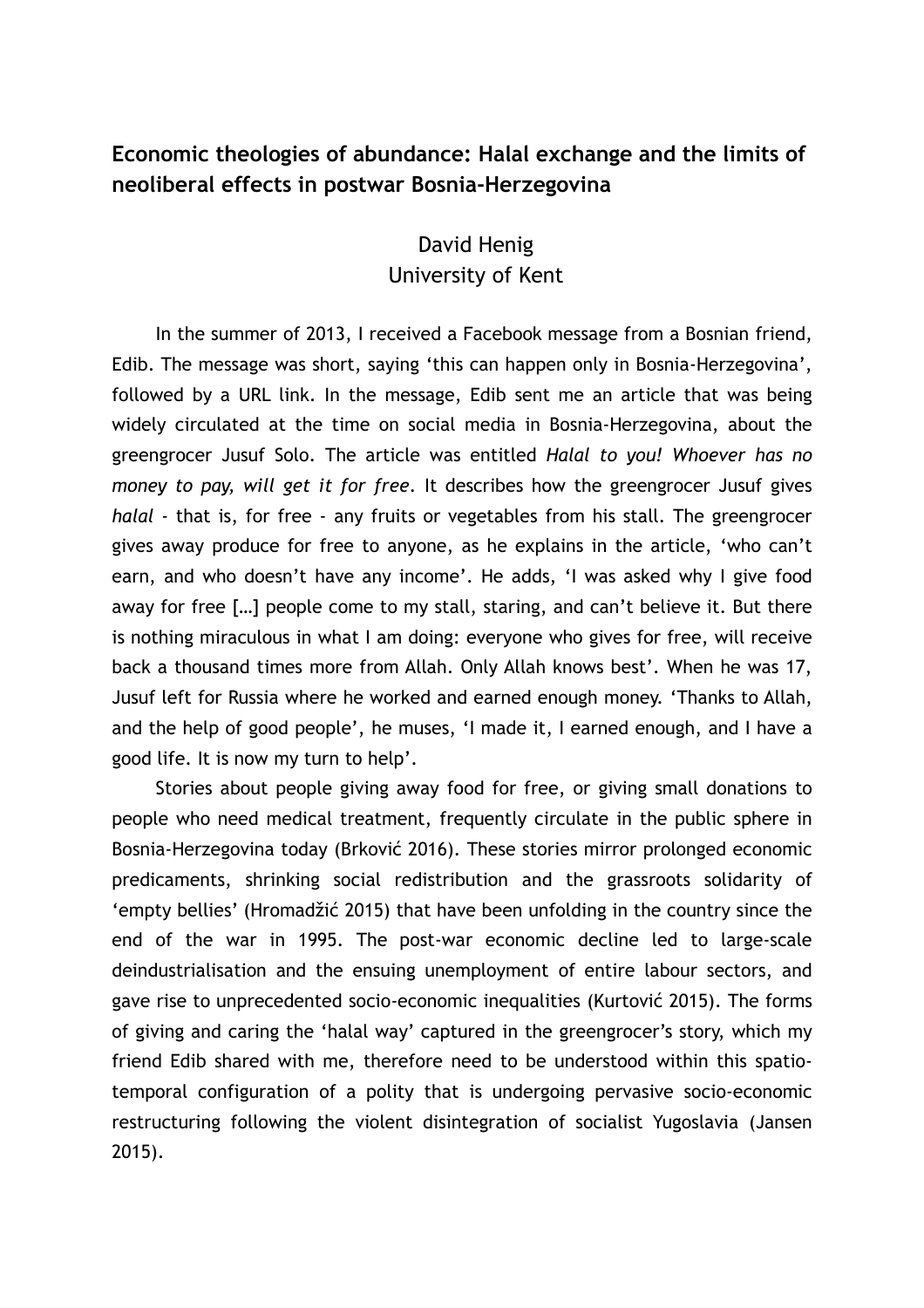For the greengrocer Jusuf, as well as for Edib and other Bosnians I met during my years of fieldwork, the act of 'halal giving' to those who struggle to access even basic provisions, is an expression of a critical social commentary on the current political situation and economic deprivation. Simultaneously, however, for the greengrocer Jusuf and for my friend Edib who regularly care and give 'the halal way', the postsocialist, post-war Bosnian state, which does not give or care for its citizens, is perceived not only as corrupt and dysfunctional but also as being *haram*, that is, immoral and polluted (Henig 2016a). Indeed, during my research I quickly became accustomed to the frequent attribution of 'halal' to a myriad of acts, practices, events and things in the flow of life, including acts of care for oneself and others. 'Halal', I was often told on such occasions, 'is everything that satisfies Allah'. Such framing stems from the conception whereby to act or give the halal way is an act of value creation that is commensurable with respect for the historically formed conceptions of what I describe in this paper as 'halal metavalue'.<sup>1</sup> In turn, 'halal metavalue' is incommensurable with other metavalues, in this case 'haram' ones (Lambek 2015: 228).<sup>2</sup>

What can we take from the greengrocer's story of giving the halal way? What do the acts of halal-giving tell us about the force and forms of moral imagination, creativity and resistance that unfold in the current context of global inequalities, and when the entwinements of cultural values and the calculative logic of the market brought by economic restructuring are being profoundly reconfigured? In recent years, there has been a tendency among a wide range of scholars to attend to such reconfigurations under the banner of neoliberalism in its many variants (Ortner 2016: 51-58). Although this body of scholarship produced some splendid interventions into the unfolding global and local transformations of economic restructuring and moralities, and their socio-political consequences (e.g. Han 2012; Muehlebach 2012), it also often overdetermined the neoliberal effects in the analysis, and flattened or singled out 'other possible moral/economic settlements that we already know are out there in the ethical ecosystem (…)[and thus preventing us] from taking alternative values seriously' (Mair 2015: 917).

In this paper, I consider the arguments about neoliberal restructuring, calculative logic and the market as being *not* "the only games in town" (Maurer 2001: 11; cited in Mittermaier 2013: 276).<sup>3</sup> I track how these processes are entwined with 'halal metavalue' that enables transvaluation across divergent value domains, and specifically with Muslim moral imagination and acts of halal exchange in different moments of social life in postwar Bosnia-Herzegovina. By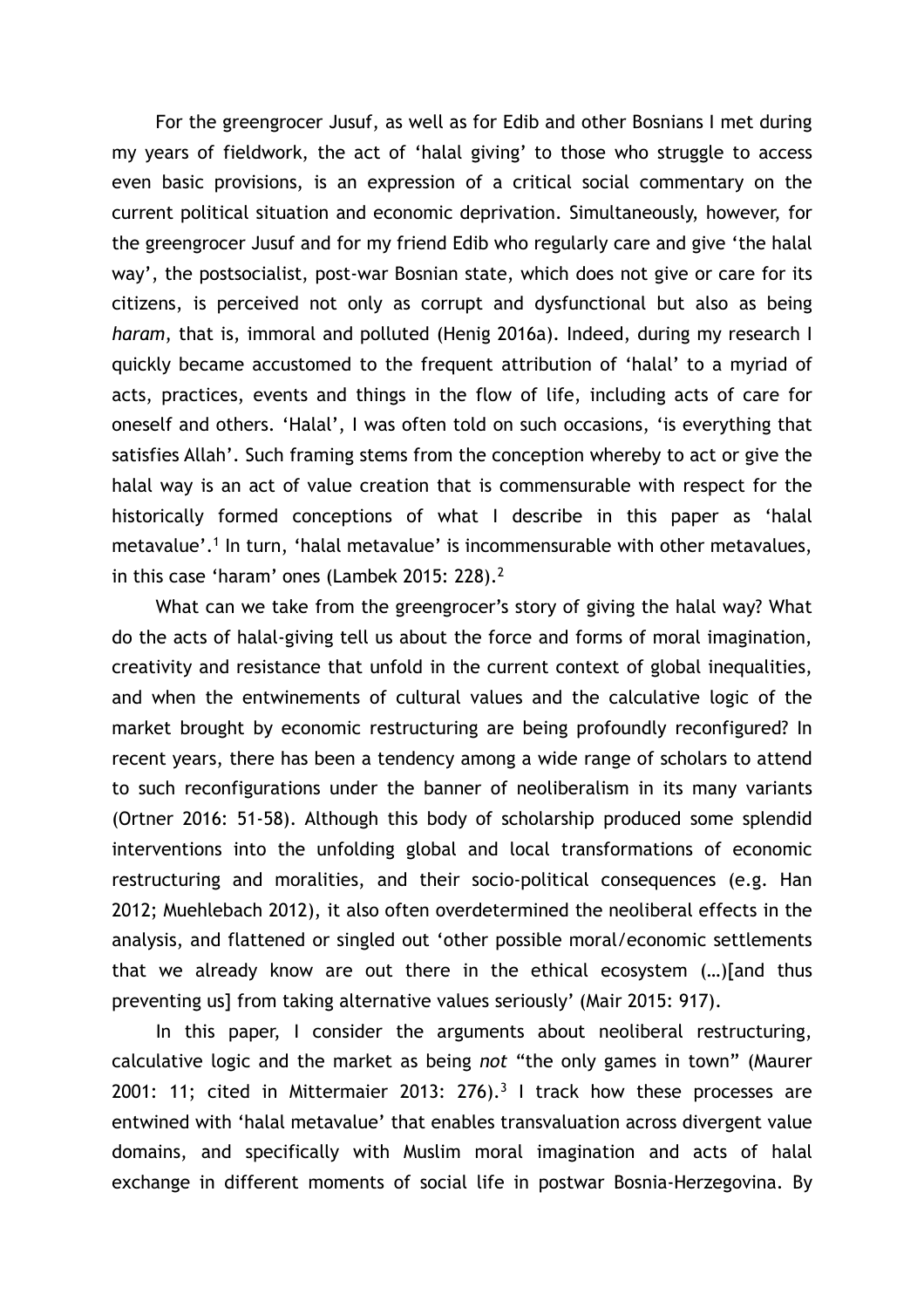influencing each other, this entwinement gives rise to a specific configuration of an economic theology of halal exchange. The concept of economic theology follows Marcel Mauss' discussion of those forms of gift exchange whereby 'the thing given produces its rewards in this life and in the next' (Mauss 2016: 162). In the case of Bosnia-Herzegovina such an economic theology of halal exchange unfolds within a wider field of cultural conceptions and idioms that living a Muslim life consists of an ongoing exchange of blessing, prosperity and fortune, for good deeds, merits, and prayers between the living, the dead and the Almighty, that is, from a perpetual flow or 'vital exchange' of divine grace and abundance (Henig n.d.; also Bringa 1995; Hart 2013). Indeed, the greengrocer Jusuf was lucky, thanks to Allah's help, and the generous people in Russia who helped him, so he can now give back. At this point, Jusuf's story of success and generosity enters the field of personal luck, and fortune that he subsequently redistributes as divine abundance (*bereket*) to anyone 'who can't earn, and who doesn't have any income', and which in turn earns good deeds (*sevap*) for Jusuf's personal eschatology.

An economic theology of halal exchange as I conceive it embraces several fields of moral-cum-economic activity that have concerned anthropological theory for some time, such as gift exchange, generosity, luck of obtainment or a lack of thereof, and in particular abundance. Abundance bundles the 'material and transcendental', or as da Col (this issue) puts it, 'abundance becomes the constitutive principle of a form of "material theology", which avoids the modernist divide and contradiction between the material and the transcendent, the economic and the religious'. Indeed, abundance is the primary matter of concern in the field of cosmoeconomics  $-$  the main subject of this special issue  $-$  which is 'founded on the problem of distribution, obtainment, production, and consumption of the prime constituent of the domain deemed as innate or natural in a society, namely, a principle of vitality or a source of amplification of "life"' (da Col 2012: 9).

In examining these themes through the lenses of an economic theology of halal exchange, I follow Amira Mittermaier's (2013:275-276) recent attempt to bring together 'this-worldly parameters', 'divine abundance' (*baraka*) and 'the afterlife' in order to unsettle claims about an all-pervasive neoliberalization of everyday life. Situated in the Zvijezda highlands, Central Bosnia, where I have been conducting fieldwork over the last decade, this paper tracks the instances of 'halal exchange' that enable transvaluation across divergent value domains in order to contribute to the debates that attempt to rethink the meanings and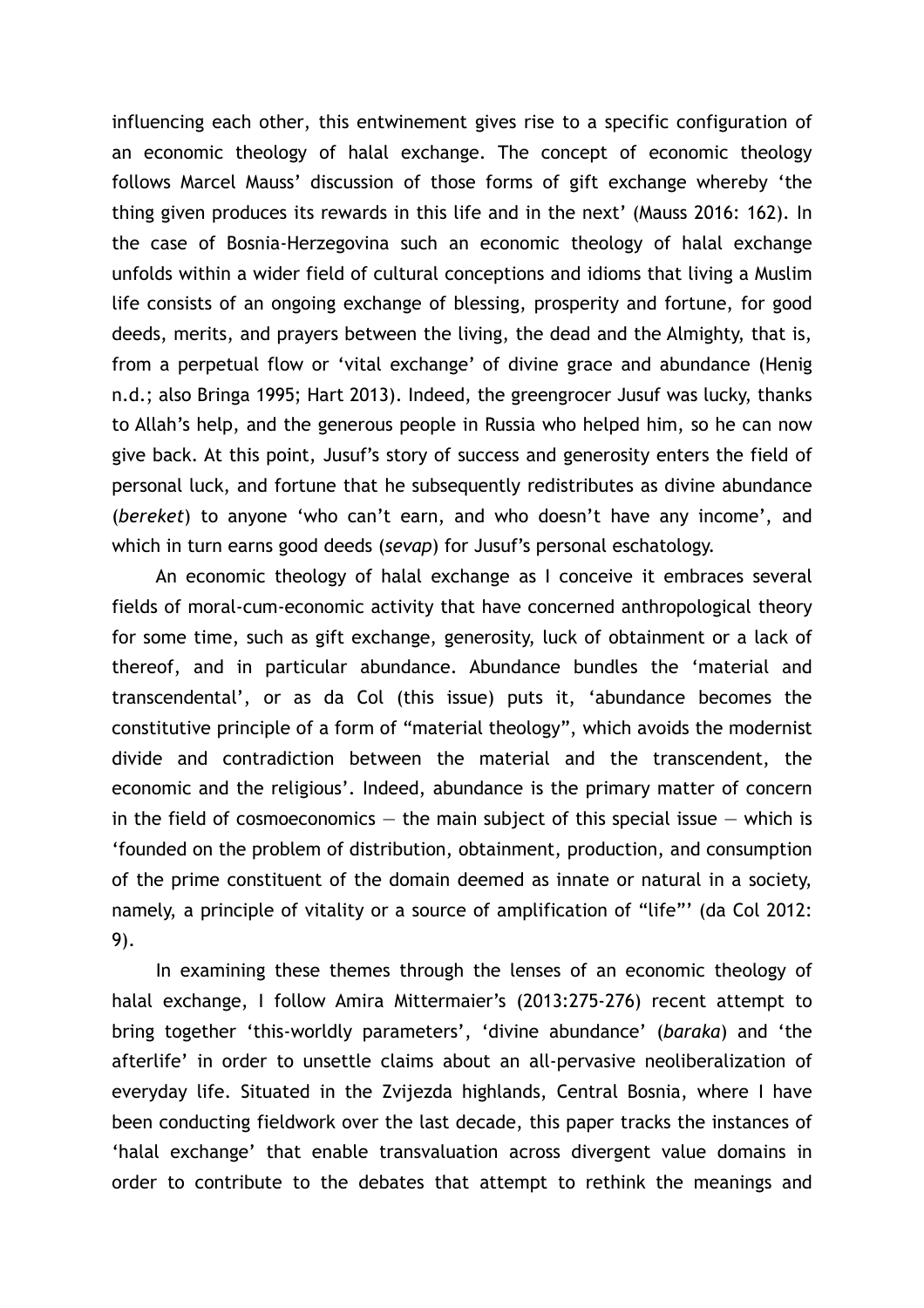boundaries of economy, the market, and overdetermined forces of neoliberal effects through the lenses of economic theologies.

#### **Economic theologies of abundance and halal exchange**

Imagine if Marcel Mauss had used the Islamic concept of *halal* to inform his theory of exchange and his thoughts on the development of social justice in human history. This thought experiment is not as speculative as it might seem. Although in *The Gift* Mauss draws upon a wide range of legal concepts and traditions, his engagement with Islamic tradition takes place chiefly through his discussion of alms (Guyer 2016: 13).<sup>4</sup> In the concluding chapter of *The Gift M*auss directly engages with Islamic economic theologies (Dresch 1998). After his critique of *Homo economicus*, self-interest and '[t]he brutal pursuit of individual goals' (2016:191), Mauss turns to the Quranic surah 64 on the Last Judgement, invoking the Islamic conception of *sadaqa* (alms giving). Mauss uses sadaqa as an example of a human economy that has at its heart common interest and justice rather than individual interest, injustice and inequality.<sup>5</sup> The concept thus energised his critique of the orthodoxies of modern economic systems operating under the logic of self-interest and calculation, and it fundamentally influenced his vision of a new economy organised along the moral principles of generosity, mutuality and cooperation (Maurer 2005: 93). Following in Mauss' footsteps, I suggest that an engagement with the ways in which charitable giving works in different situations of social life today offers a vantage point for unsettling the current economic orthodoxies of neoliberalism and the market (Mittermaier 2013; Osella and Rudnyckyj 2017).

The act of giving alms is distinguished in Islam between obligatory alms, or *zakat,* which is the third of the five pillars of Islam, and *sadaqa,* an act of charitable giving or beneficence (Singer 2008: 20)*.* Alms-giving is rooted in the conviction that one's wealth and fortune should be shared with anyone in need. All wealth is ultimately generated by and belongs to God, and should therefore be shared as evenly as possible rather than accumulated in order to ensure that justice in the world here and now is achieved, and one's account settled in preparation for the afterlife. The act of alms-giving thus 'purifies' one's wealth and makes the remaining portion pure, lawful, that is, *halal* (Benthall 1999: 29; Singer 2008: 36-37). Marcel Mauss was well aware of the practices of charitable giving (sadaqa) and the importance attributed to social justice and solidarity articulated in acts of care, generosity and redistribution. In the forest of footnotes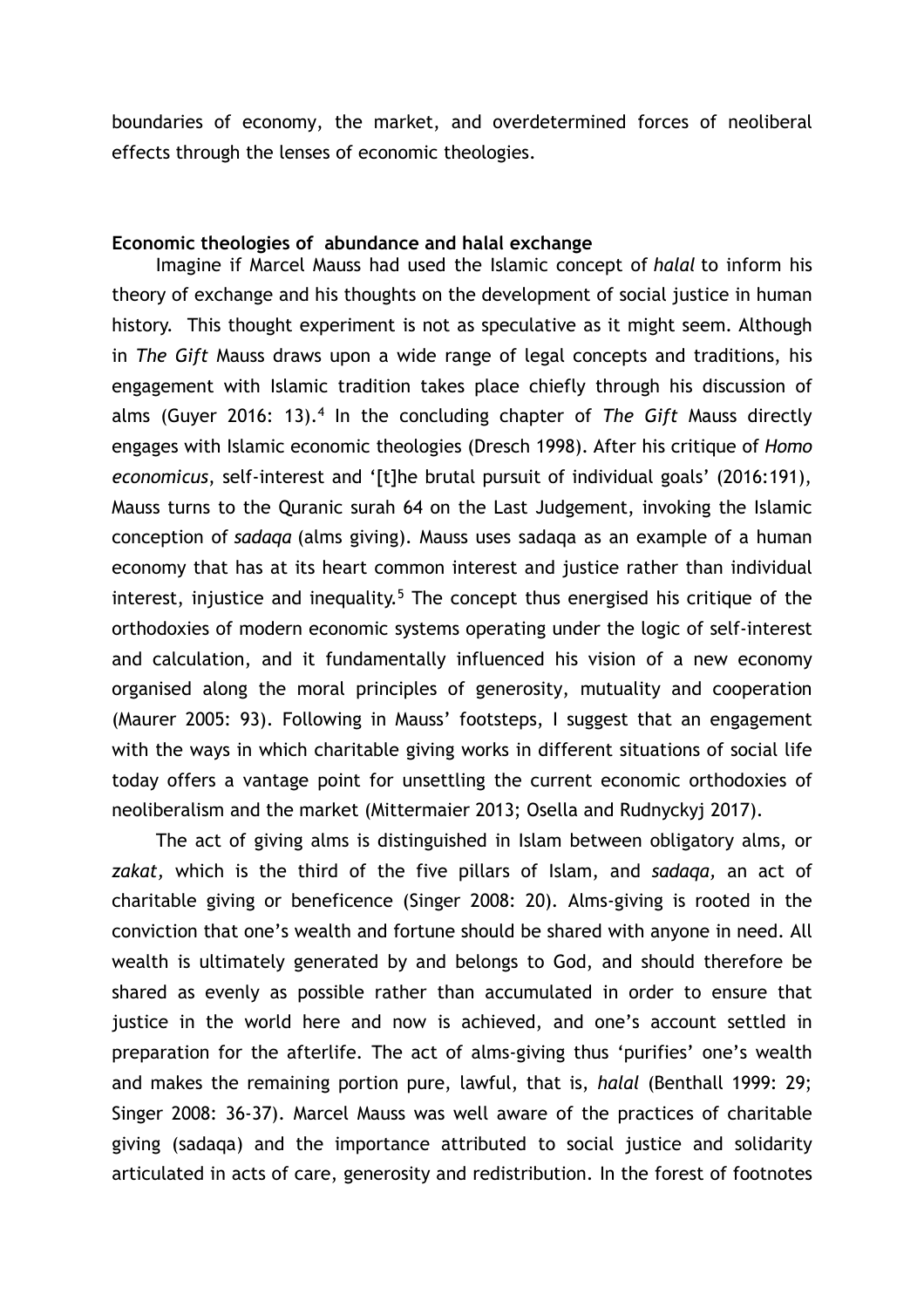accompanying *The Gift*, Mauss suggests at one point that instead of using the ethnographic material from Melanesia to develop his ethnographic theory of the gift, he 'could just as well as choose the Arabic *sadaqa*: alms, bridewealth, justice, tax' (2016: 186 n. 24; italics in the original). Elsewhere in the footnotes, Mauss refers to 'a magical value still present in *sadaqa*' (2016: 82, footnote 3; italics in the original). Sadaqa is thus a story of the Maussian Gift that has yet to be written.

Islamic charitable practices, however, as Mona Atia (2013: xix) reminds us, 'are not a priori alternatives to a Western social/economic order; they are fluid, variable practices situated in specific places and times'. In her work on Islamic charities in Egypt, Atia for example explores a convergence of capitalist and religious subjectivity that gives rise to what she calls 'pious neoliberalism'. Similarly, Daromir Rudnyckyj (2010) in his pioneering work on 'spiritual economies' showed how spiritual reformers in an Indonesia steel plant (and elsewhere in Southeast Asia) enhanced pious subjectivity of the workers by creating training programmes to make the capitalist values of entrepreneurialism and business success compatible with Islamic teaching and practice. What dominates these accounts is a particular form of economic theology of neoliberal piety that Amira Mittermaier (2013, 2014) calls 'trading with God'. This is a form of individual conduct and cultivation of pious neoliberal subjectivity based on self-regulation and entrepreneurialism, and any action in the world here and now, including charitable activities, is driven primarily by the calculative logic of doing the good deeds that improves one's relationship with God in the afterlife (Atia 2013). However, I concur with Mittermaier that situating 'pious neoliberalism' and Islamic charity solely as a neoliberal effect, 'fails to capture the complex religious ethics and divine economies at work' (2013: 275). This does not mean ignoring these effects but rather paying attention also to 'erasures and displacements (…), intersections, interplays, frictions, and disjunctures' (ibid.). In the Zvijezda highlands, as I illustrate in this paper, economic theology of halal exchange dwells at the margins of the neoliberal effects but it does not mean that village life in the highlands would be void of the impact of postwar neoliberal restructuring (Henig 2016b). Moreover, there has not been any significant emergence of entrepreneurial faith-based charitable organisations in the villages (the situation is different in urban areas) that would embrace and promote the forms of pious neoliberalism that Atia and others write about.<sup>6</sup> Instead, the charitable modes of giving and caring that I discuss here gesture towards a parallel and coexisting economic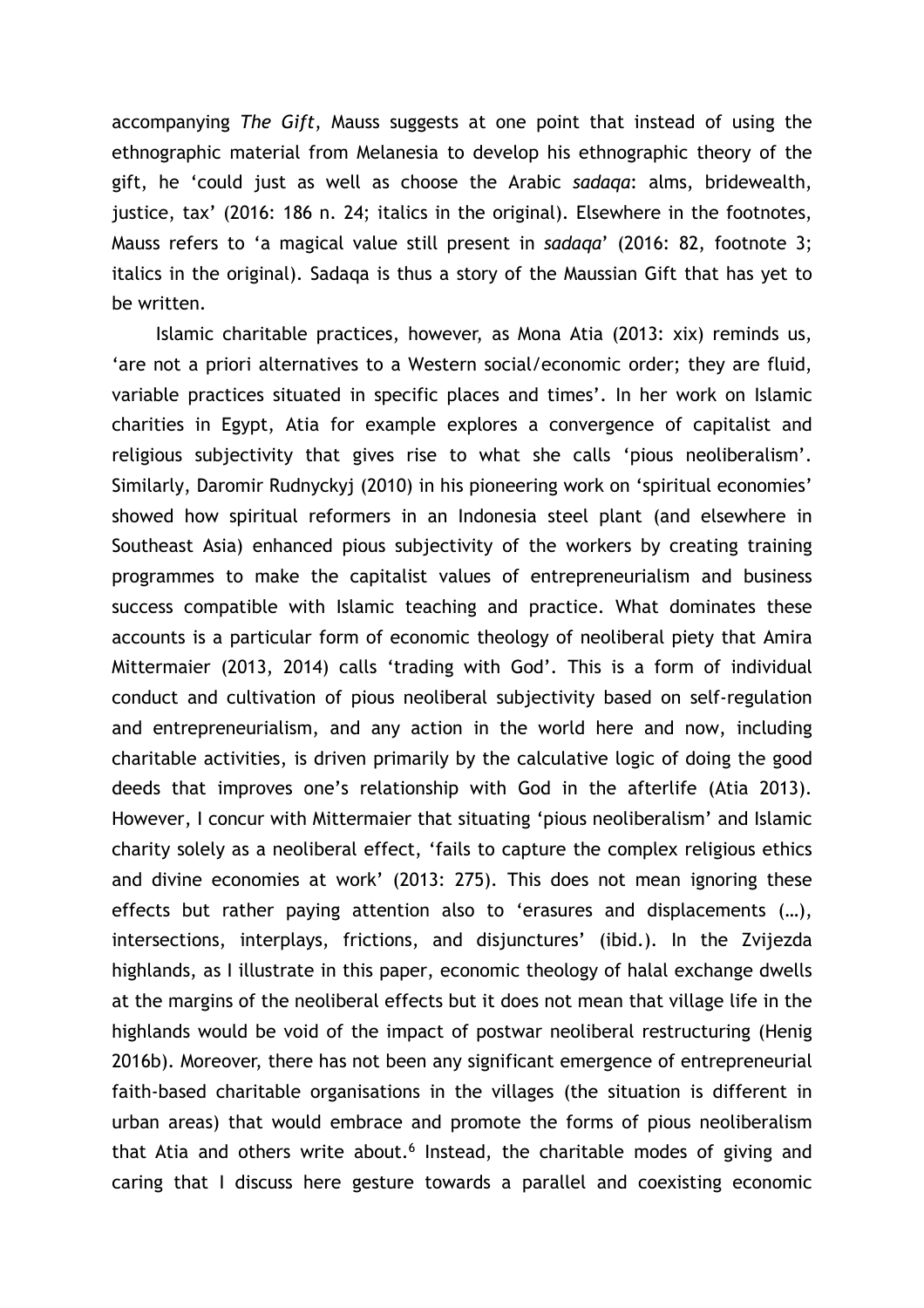theology, which is, as Mittermaier suggests, 'mindful of divine abundance and the limits of calculation' and which 'promotes an ethos of generosity, one that partakes in an economy of *baraka*, of blessing, abundance, and overflow' (2013: 275-276, 287). Whereas recent scholarship has paid attention to economic theologies of trading with God, the instances of economic theologies of divine abundance and their entwinements with the neoliberal effects and how 'divine abundance' (*baraka*) is mediated in everyday life remain under-examined.<sup>7</sup>

Both the acts of charitable giving discussed by Mittermaier and what I call in this paper 'halal exchange' belong to each other and act as moral vectors pointing in the same direction, that is, towards mediating divine abundance in the world here and now. Someone may ask in what way should giving sadaqa and halal exchange be treated as separate. For villagers in the Zvijezda highlands sadaqa is specifically associated with alms giving during the holy month of Ramadan and is rarely invoked during any other occasion. In turn, any act of sadaqa is a halal act, but not every act of halal exchange is considered to be sadaqa, such as forgiving debts or not charging one's neighbour for more money than she is able to give.

Halal exchange is a moral vector of action that orients villagers towards reproduction of values in regard to halal-metavalue. Ultimately then, an economic theology of halal exchange unfolds in the villagers' acts not as a rule of conduct but as a matter of ethical judgments, depending on the context and circumstances.<sup>8</sup> Pursuing social relations and exchanges the halal way is for my village friends and interlocutors a way of making sense of one's life in the contemporary moment, dominated as it is by a pervasive neoliberal ethos and its impoverishing effects. Yet, as I show alongside other authors (Mittermaier 2013, 2014; Schielke 2015), halal exchange is a reminder that there are 'grand schemes' and 'other games in town' that enable villagers to shape their lives in parallel with such dominant frameworks of calculation and excess, and that value of sharing and generosity with fellow humans acts as a way of mediating divine abundance instead.

#### **Sacrifice as halal exchange**

If 'halal is everything that satisfies Allah', as I was often told during my fieldwork in the Zvijezda highlands, how is the conception of 'halal' as metavalue 'against which everything else is relative and to be measured' (Lambek 2015a: 227) established? According to Lambek (2015a: 237; 2015b) blood sacrifice often lies at the root of value, and serves as an act of metavalue. In turn, the coexistence of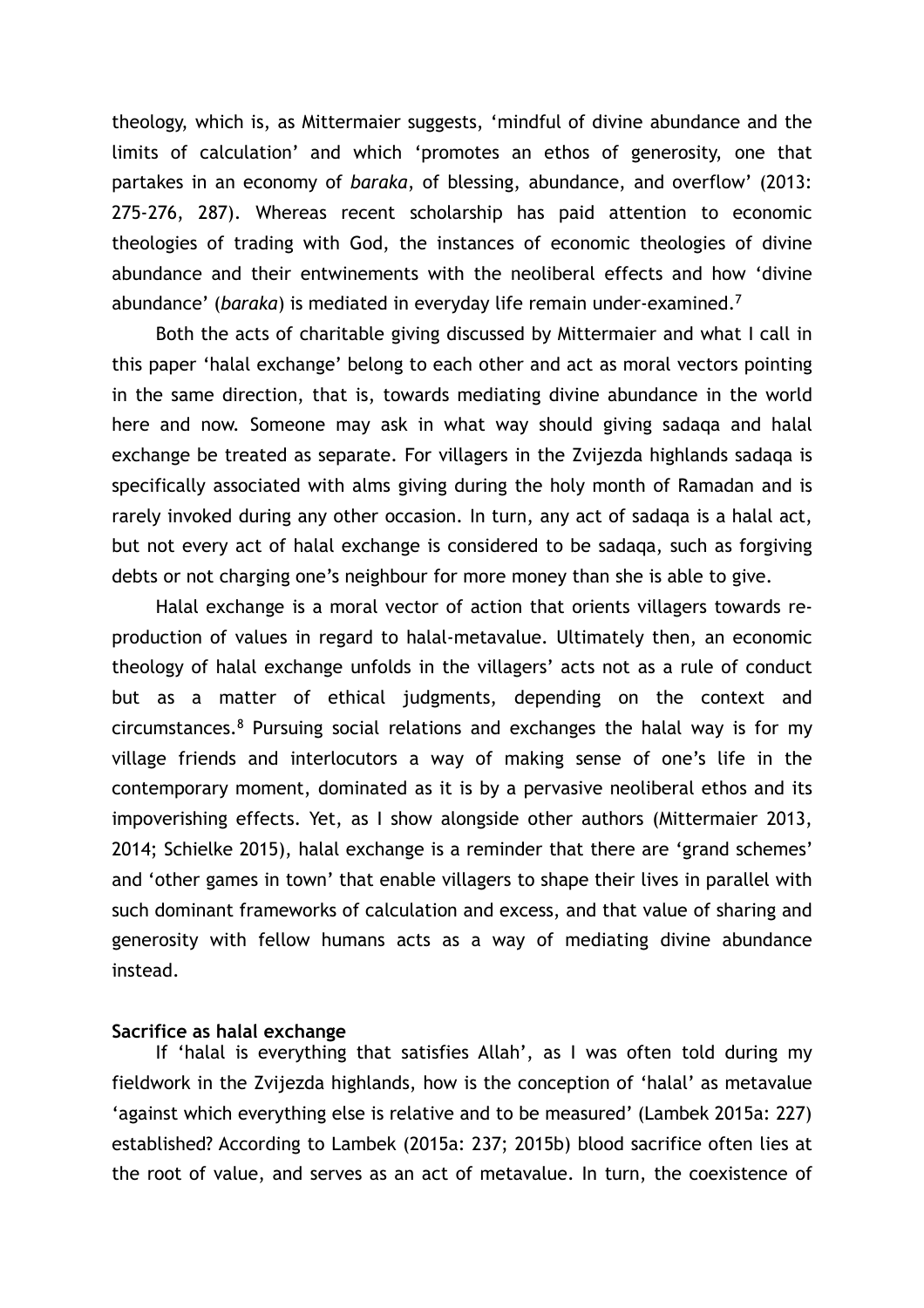regimes of value requires 'the work of ritualisation' (Keane 2001) and 'cosmological authentication' (Weiner 1992) to establish hierarchies and maintain the boundaries between them. Ritualised blood sacrifice is rather a common feature across many traditions (Bloch 1992). Here I am concerned with the Abrahamic religious traditions, and with the Islamic tradition in particular. Although there is considerable performative variability in Islamic ritual practice of the feast of sacrifice (Bowen 1992; Delaney 1991), the act of blood sacrifice brings divine abundance and grace, and is followed by generous redistribution of the sacrificed meat. Participating in the ritual is an expression of one's piety, social standing and ethics of care for others.

My first encounter with an act of halal exchange in the Zvijezda highlands was in the early days of my fieldwork during the Islamic feast of sacrifice, recognised locally as *kurban bajram*. In the villages where I was conducting fieldwork *kurban bajram* is a four-day feast at which a ram is sacrificed on the first day. The sacrificed meat (*kurban*) should then be divided into three parts. One third is given to the poor who cannot afford to sacrifice an animal (this is often done by donating the meat to the local soup kitchen), one third is given to neighbours within one's neighbourhood, and finally one third is consumed by the household and kin. This redistributive logic ensures that divine abundance, bestowed in the sacrifice, circulates within these networks.

During my fieldwork, the feast was already on everyone's lips several weeks before it actually took place. Everyone I talked to wanted to participate in the feast. However, over coffee in the privacy of their houses many of my friends and interlocutors often expressed doubts as to whether they would actually be able to afford to sacrifice a ram. My friends, including Edib whom I introduced earlier, put these current anxieties and predicaments about the (im)possibility of their sacrificing in sharp contrast with the pre-war times when everyone in the villages was able and did perform the sacrifice. Deciding whom one ought to give sacrificed meat to is another step in the preparation for the act of sacrifice. Unlike in Muslim societies with hierarchical social fabric and strong vertical relationships where the feast takes the form of redistribution between socially unequal persons (Werbner 1990), in the Zvijezda highlands the kurban bajram is recognised as a feast of the neighbourhood, and thus every household in one's neighbourhood is visited and given the sacrifice. This means that the feast carries a persuasive moral narrative of mutuality and equality, and the circulation of the sacrificed meat weaves nonhierarchical horizontal relations between persons living in physical proximity. Yet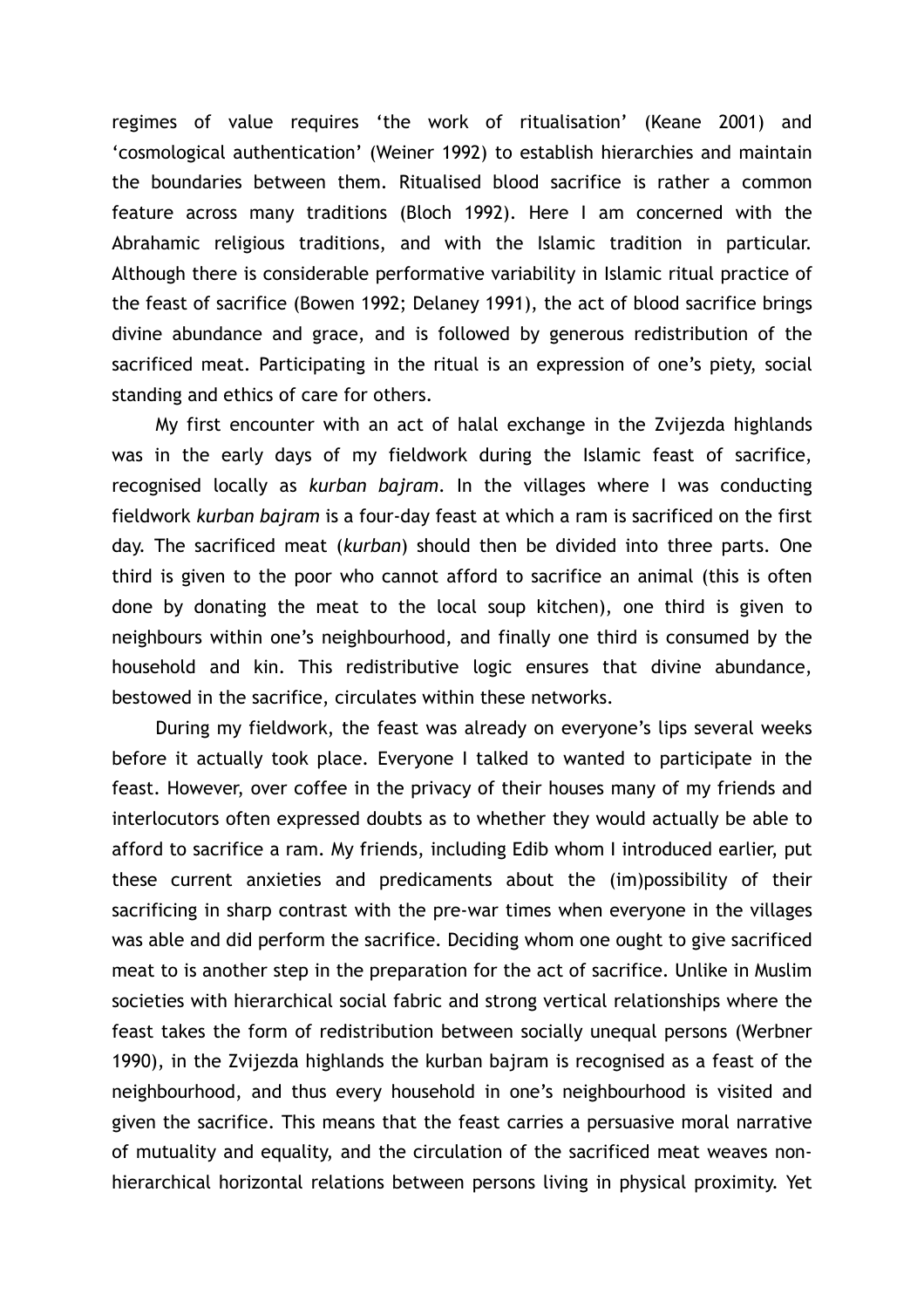as I have pointed out, despite the circulation of such discursive depictions of loyal and caring neighbours among the villagers, it has become less common for *all* households to participate in the sacrifice and its subsequent redistribution. The line between those households who can and who cannot perform the sacrifice mirrors new economic hierarchies that have emerged between individual households as a result of the postwar socio-economic restructuring in the country (Henig 2012, 2016b). Does this development mean that neighbourhood solidarity and valuing non-hierarchical horizontal relations would vanish? To answer to this question, let me turn the village I call Brdo.

In the past decade, the number of households in the village who could afford to sacrifice a ram decreased by around one third.<sup>9</sup> Whereas in the pre-war Yugoslav times animal sacrifice was practiced in all households, nowadays only well-off families, and those households who retreated to subsistence farming<sup>10</sup>, can afford to perform the sacrifice. Put differently, all households in the village that have means to sacrifice continue to redistribute sacrificed meat, including giving to those who cannot afford it anymore. So whereas the pre-war *kurban bajram* feast was deemed to be an 'actually existing horizontality' of balanced reciprocal giving, postwar socio-economic development, and massive indebtedness of many households have brought about a shift in circulation of the sacrifice towards 'actually existing verticality' as the giving of blessed meat gained a redistributive character for those still well-off villagers. To address the question of how this transformation reconfigures neighbourhood solidarity and the value of horizontal relations, I return to 'halal metavalue'. The widening gap between individual households caused by increasing socio-economic inequalities that manifests itself in the decreasing ability of villagers to take part in the sacrifice, I suggest, is bridged by the work of ritualisation that maintains the value of 'horizontal social relations' unsullied, and thus incommensurable with the rising socio-economic inequalities. It is the way the sacrifice is given, the 'halal way', that establishes and 'cosmologically authenticates' (Weiner 1992) halal metavalue against which any other exchanges between villagers can be measured and made commensurable.<sup>11</sup>

 While writing about the feast of sacrifice, anthropologists of Islam have primarily paid attention to the very act of sacrifice, its public discourses, and how the scriptural orthodoxies and local practices of the feast intersect or differ (Bowen 1992, Brisebarre 1993). What has been left largely unexplored is the rhythm of the entire sacrifice complex of which the act of sacrifice is part.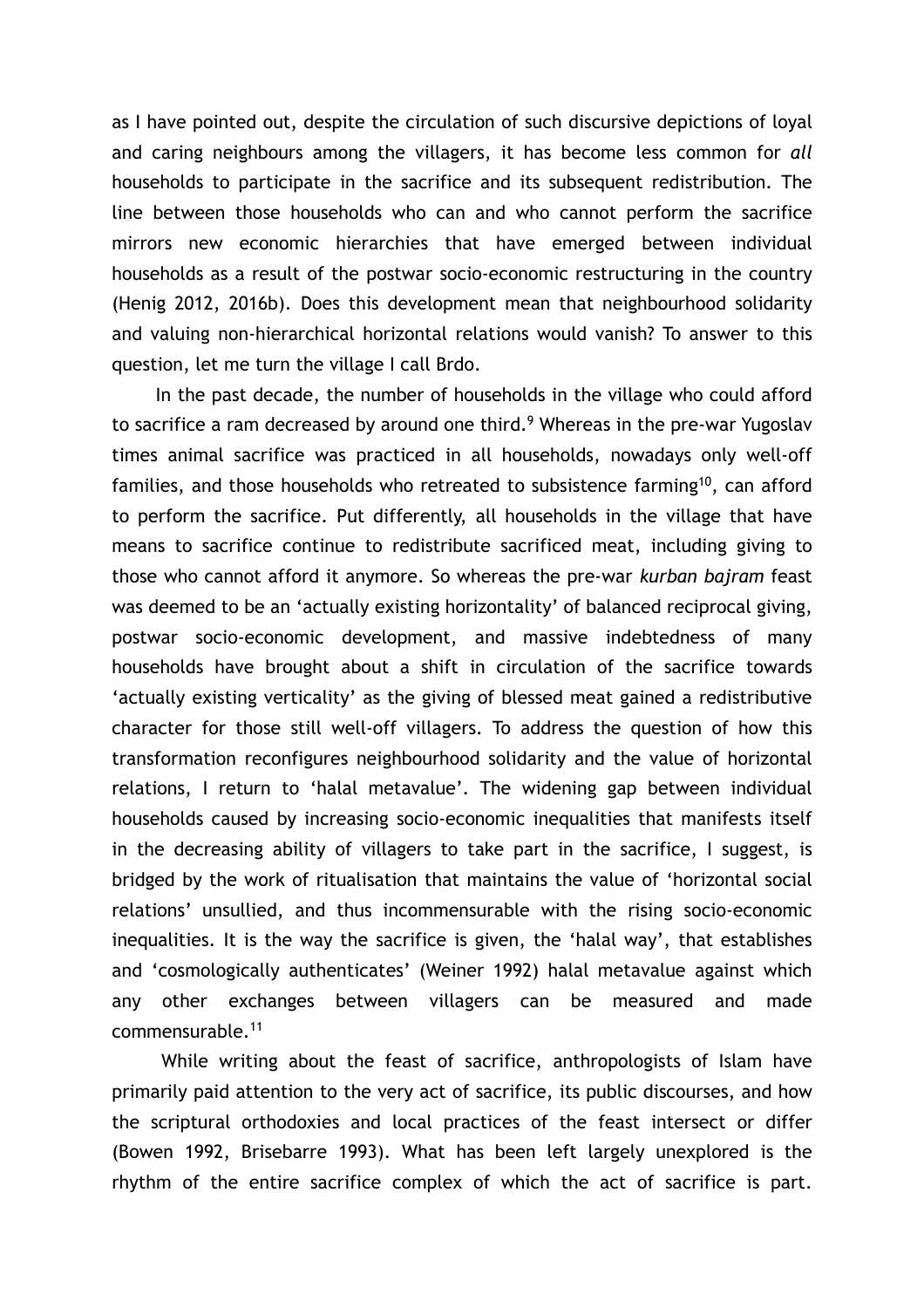Furthermore, what actually happens after the act of sacrifice, during the moments of giving sacrificed meat (*kurban*)? The way kurban is exchanged is the case in point here as not only meat circulates at that time. An act of giving during the feast is a performative act that also entails an exchange of words. Indeed, it is words, rather than the objects of exchange (sacrificed meat in this case), that specify, as Webb Keane argues, 'what kind of action is being performed, from whom the prestations come, to whom they are directed, and what kind of act they perform' (2001:74). In turn, the performative act of giving the sacrifice is an act whereby 'halal metavalue' is established, and against which any act of exchange is measured as 'halal exchange', that is, an instance of divine abundance, such as the example of the greengrocer Jusuf, who gives away for free (*halal*) any fruit and vegetables from his stall to anyone in need, illustrates.

The act of giving the sacrifice has a highly elaborated etiquette of performative utterances (Lambek 2015b). Although I draw here on the case study from the village Brdo, I have observed the very same etiquette in other villages as well as in municipal towns in the Zvijezda highlands. A person giving sacrificed meat always brings it to the doorstep of the house of the receiver. The receiver of the sacrifice says *kabulosum*, meaning in this context 'I agree to accept this', at the very moment of receiving. The giver then utters *halalosum*, meaning in this context 'you don't owe me anything'. To ensure the performative act of 'halal giving' is not sullied, the receiver, should she happen to have sacrificed meat to reciprocate, never gives back immediately. Giving *kurban* the halal way requires bringing the sacrifice to the house of the original giver. An overall choreography of giving the sacrificed meat performatively and temporarily disables immediate reciprocity of direct equivalence (Dresch 1998: 125), thus establishing incommensurability of 'halal metavalue'.

Giving sacrificed meat is a performative act of *halal* giving, during which not only sacrificed meat is exchanged but also words. The word uttered while receiving the sacrifice, *kabulosum*, derives from Arabic *makbul*, meaning 'accepted from God'. In turn, *halalosum*, is a compound word, composed from *halal* and *olsun*, meaning 'forgiven to you', or literally 'halal to you', conveying that the sacrifice is an instantiation of divine abundance, mediated by the giver. It is then the efficacy of the performative acts associated with the sacrifice complex that i) establishes 'halal metavalue', and ii) maintains the circulation of sacrifice within the horizontal realms between villagers, whereby divine abundance is mediated by everyone involved in the exchange networks. What emerges here is an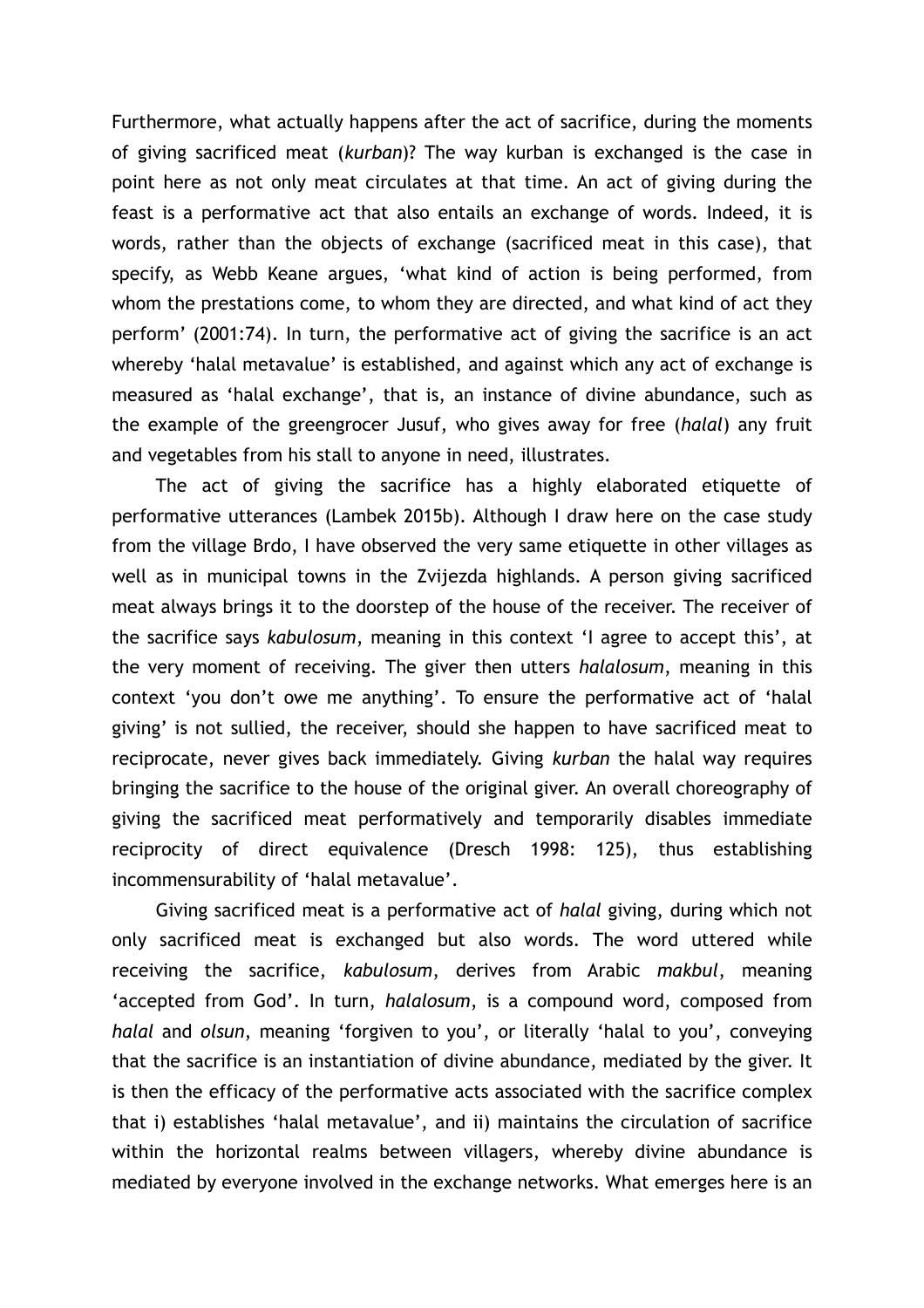economic theology of halal exchange that may help us to understand why all households in the village Brdo, even those without any means to purchase a ram for sacrifice, continue to be actively involved in the annual cycle of exchange of sacrifice and mediating divine abundance, because without their acceptance of the sacrifice, the well-off households who can afford to give would not be able to access an ongoing flow of vital exchange (Mittermaier 2014: 524).<sup>12</sup> Let me now turn to the instances of how 'halal metavalue' enables transvaluation and commensurability across divergent value domains.

#### **Halal money: From value to virtue**

One winter morning during my fieldwork, I helped Remza from the neighbourhood where I was living to search for another neighbour, Resula. At the time Remza's household had been receiving a 2 litre bottle of milk every other day from Resula, whose family is well-off and owning a flock of sheep and three cows. The reason was that the cow owned by Remza's family had just given birth to a calf. All Remza's effort at the time went towards feeding the calf as well as possible in order to sell it and get much-needed cash. It is common in the villages that whenever someone's cow is pregnant or is suckling a newborn calf, neighbours supply the house with milk during the period. How should the extra supply of milk be reciprocated? This is a pertinent question, as many families rely on selling homemade dairy products to secure some household income. This was also the case with Remza who went to negotiate with old Resula over how an extra supply of milk ought to be paid back. When we finally found her, she just said 'you don't need to give us anything. If we need something, we will tell you; and if we don't, then it's *halal*'. Remza's family has been struggling in the past decade, like many families in the village, with unemployment and debts, and trading in surplus dairy production was their only regular source of income. Following this conversation, Resula never asked and the bottles of milk that she had given them became halal.

This example, as well as that of the greengrocer Jusuf, both illustrate how 'halal metavalue' operates across different value domains as instances of halal exchange. We need to pause here though. As Lambek (2015a:239) suggests, the act of sacrifice opens 'moral vectors', introduces 'specific commitments', and establishes the 'seriousness of the ensuing values and acts that are at stake'. In day-to-day situations, halal metavalue that is established in the performative acts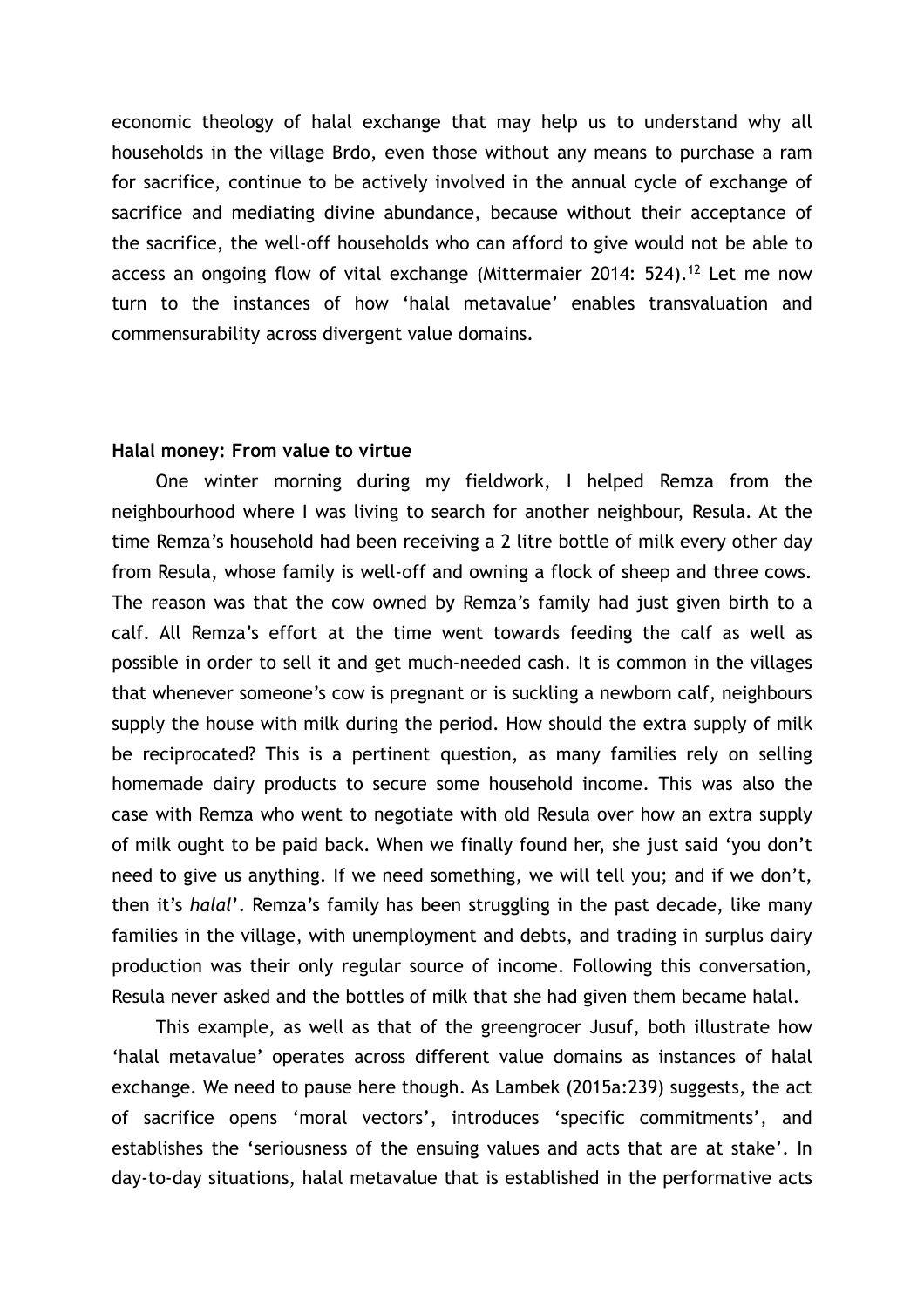of the ritual sacrifice and exchange, is performed as virtue (i.e. to be a good neighbour, spouse, Muslim). In other words, it is realised by means of virtuous acts and the exercise of judgment as to how and when an exchange will be acted upon as a halal exchange (ibid., 218). Hence Ruvejda's decision not to ask for the milk to be paid back, and thus to consider it instead as being offered the halal way. Similarly, the greengrocer's decision to give any fruit or vegetables from his stall to anyone in need. Consequently, virtuous acts involving the performance of exchanges of goods and services the halal way are part and parcel of the economic theology of halal exchange as they mediate divine abundance and grace among fellow villagers.

If the socio-economic restructuring in postwar years caused social redistribution in Bosnia-Herzegovina to decline, the economic theology of halal exchange continues to offer villagers a justification, whereby economic and divine resources (i.e. abundance) can be considered as exchangeable and commensurable in relation to halal metavalue. It is again the work of performative acts in the moment of exchange (Keane 2001), namely the performative acts of *halalosun*/*kabulosun*, that the kind of virtue they perform is established. These performative acts maintain such exchanges within the realm of halal metavalue rather than within the realm of (neoliberal) economic value.

The situations in which Islamic economic theologies have been invoked to address and reanimate the realm of socio-economic ruptures and transformations are multifaceted (e.g. Maurer 2005; Mittermaier 2013; Osella and Rudnyckyj 2017; Rudnyckyj 2014a). In her recent work in rural Turkey, Kimberly Hart showed how village Muslims implement the moral conception of *hayir* (good deeds) to respond 'to the social effects of economic change, as well as to address their personal quests for salvation' (2013: 74). These concerns are not dissimilar to those of my friends and interlocutors in the Zvijezda highlands. Yet rather than turning them into a kind of theodicy of economic misfortune and inequalities (e.g. Comaroff and Comaroff 1999), village Muslims utilize and cultivate the virtuous acts of *hayir* to create 'networks of charitable activity, [and] distributing goods' (Hart 2013: 76). The value domain and *hayir* acts thus unfold as a form of economic redistribution and social justice, as local instances of sadaqa or almsgiving, and as an act of generosity. As Hart puts it, '*hayir* is spread across small acts, the accumulation of which show attention to all needs, not only material inequities.' (Hart 2013: 78).

Hart's observation is poignant as it illustrates two points. First, it shows how the realm of culturally specific metavalues unfolds in individual virtuous acts of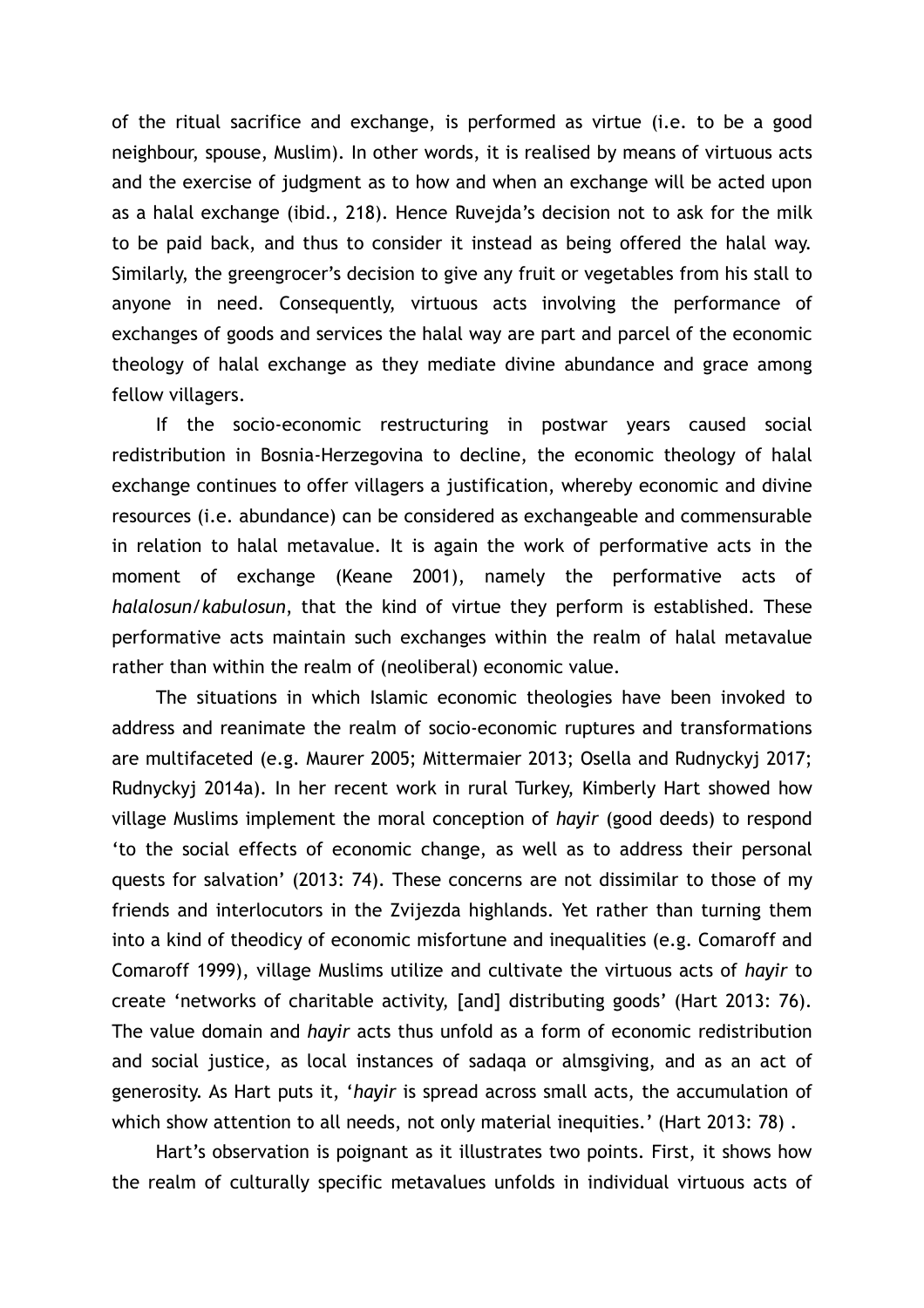'small gestures' of generosity and care. Even the simplest offering, such as giving biscuits and surplus olive oil, or gestures of compassion between well-off and poor villagers, as Hart documents, are a small act of sacrifice that earns good deeds. As such these acts are situated in the wider moral texture of vital exchange with the divine. Secondly, Hart's ethnography questions, along with Amira Mittermaier's and others' work (Brenner 1998; Rudnyckyj 2010) the often-overdetermined forces of neoliberal effects. Instead it shows how the logic of the market intermingles and entwines with other logics and conceptions of value.

Returning to the village Brdo in the Zvijezda highlands, villagers recognise the concept of *hayir*, or *hair* (Henig 2016a). However, a good deed, or hayir, is an instance of the economic theology of halal exchange rather than a metavalue in and of itself. Nonetheless, small gestures of generosity, care, and self-sacrifice if performed as virtuous acts of good deeds establish the 'seriousness of the ensuing values and acts that are at stake', namely halal metavalue (Lambek 2015: 239). By tracking the instances of such virtuous acts in day-to-day situations in the flow of social life in the village I want to illustrate how 'halal metavalue' enables transvaluation and commensurability across divergent value domains and instances of exchange between villagers.

Let me begin with the case of two brothers, Bilal and Nehrudin. Nehrudin left the village about fifteen years ago, and settled in the capital, Sarajevo. However, he still owns some land around the village. Bilal, who owns a cow and a horse, has been taking care of several hay meadows that belong to Nehrudin. Bilal has never paid Nehrudin to use the land, even though he sells the hay produced from Nehrudin's meadows, and uses it to feed his cow and horse, which are also a source of extra cash from time to time. Nehrudin has never asked for any payment. Bilal, nevertheless, has been sending Nehrudin dairy products that he could otherwise sell in order to earn more cash. The current arrangement, however, as both brothers expressed on many occasions, is *halal*.

Similarly, the villager Fadil from another neighbourhood happened to have regularly high honey and apple yields. For pious Fadil this is a sign of divine abundance, a gift from Allah. Therefore, every autumn Fadil redistributes a portion of the surplus in the neighbourhood rather than accumulating or selling it, because it is halal to do so. Put differently, having access to hay, milk and dairy, and other yields is conceived of as a divine abundance (*bereket*) and fortune (*nafaka*) that needs to be mediated and shared with others in the flow of vital exchange, rather than accumulated at the expense of one's neighbours, and of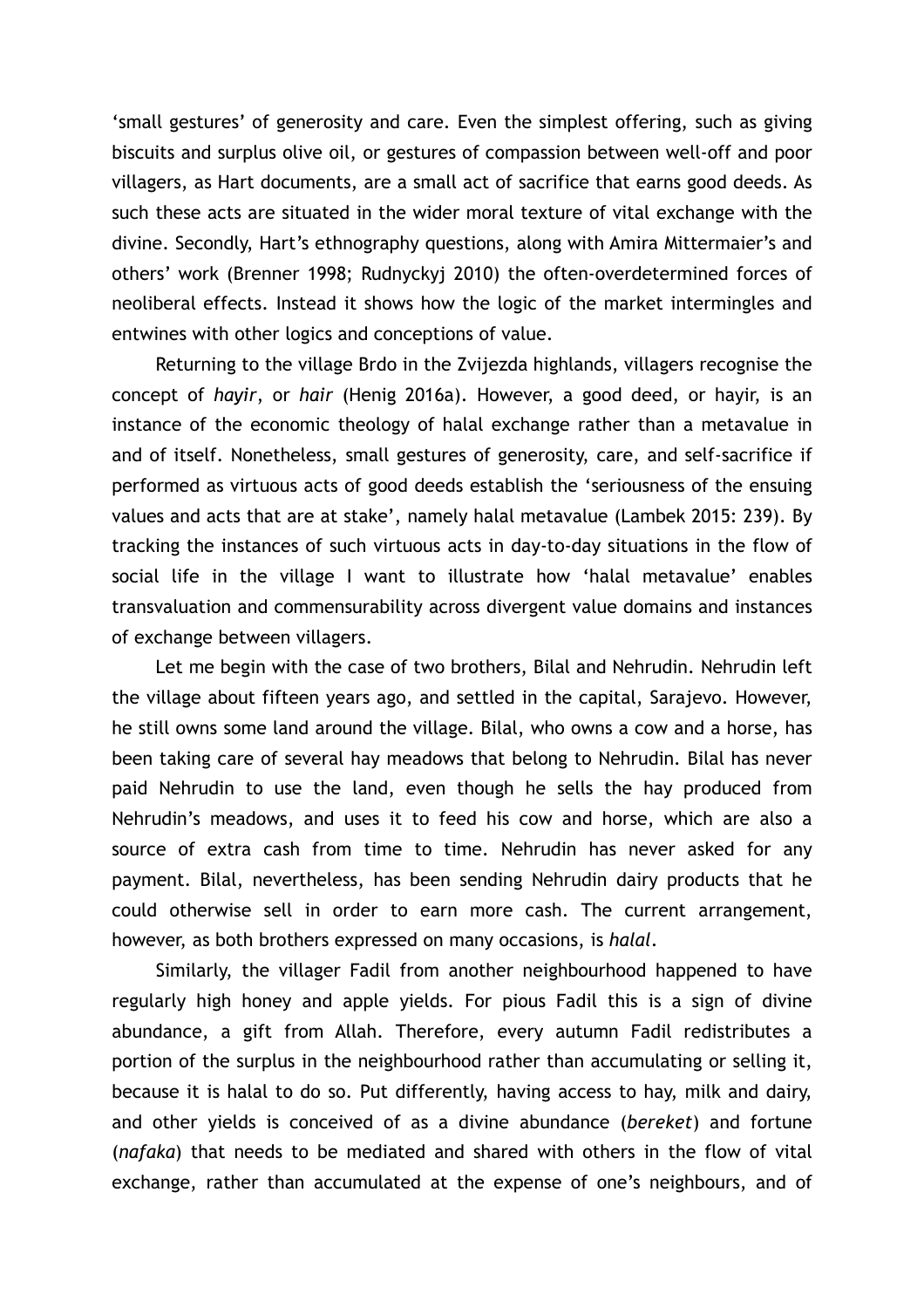those who suffer (economically in this case) in particular. Here I am concerned with the ways in which such sharing of divine abundance takes place. The acts of small-scale neighbourhood redistribution and self-sacrifice are performed as virtuous acts of halal giving, during which the words 'kabulosum' ('accepted from God') and 'halalalosum' ('forgiven to you; halal to you') are exchanged as well, thus maintaining such exchanges within the realm of the halal metavalue established in the ritual blood sacrifice.

As the above-mentioned examples indicate, even small gestures of generosity, care and self-sacrifice are not void of monetisation and calculative logic. Indeed, Fadan, Bilal, Nehrudin as well as Ruvejda and other villagers need to exercise judgment as to how to act virtuously in regard to incommensurable metavalues. At the same time, they also need to exercise a different register of judgement, that is, how to get by in the difficult socio-economic situation of the postwar Bosnian realities. These considerations come chiefly into play in situations in which money and payments are implied in helping one's neighbours. Put differently, given the increasing economic inequalities in the village, and the role that money plays in quotidian acts of help, care and self-sacrifice, the question of the (in)commensurability of these exchanges becomes a case in point.<sup>13</sup>

Let me consider how the rising inequalities within the village transform the conduct of mutual help and assistance. During the years of my fieldwork it has become increasingly common to pay a sum of money in return in those instances when the person who asked for assistance was not able to reciprocate. However, helping a neighbour and being paid in return are two different exchange orders and regimes of value. So for example having a tractor to carry firewood or hay from distant places, both crucial for the day-to-day functioning of the house, or having a horse for ploughing the hilly fields that surround the village, have become a form of 'asset'. The villagers who owned these highly in-demand assets are the very same well-off villagers who also have resources to purchase rams for the sacrifice. In turn, whenever anyone else needs help with ploughing or transportation, there is no possibility for her to reciprocate in kind. This is the moment when money comes in, as the villagers make reimbursements in cash to cover the costs of petrol, amortisation and time. However, as in the previous case, these transactions are also performed virtuously, and accompanied with the exchange of words that qualify the act of help as an instance of halal exchange. The exchange of words takes place over coffee in the house of the receiver of help, starting with the question 'What do I owe you?' which is immediately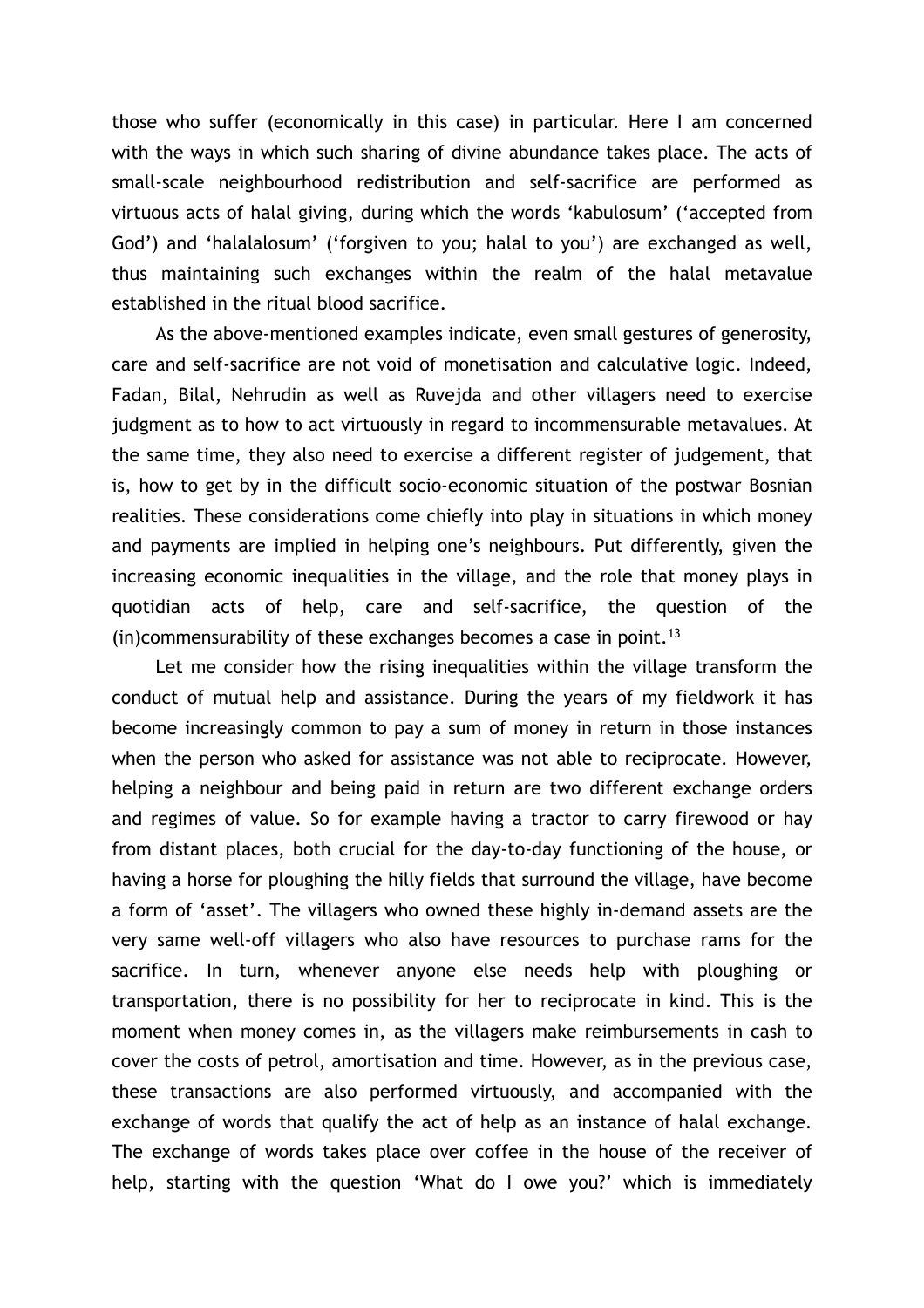followed by rhetorical denying of any debt, 'Nothing'. However, this denial takes place without uttering *halal*. Only after the question is raised again does the receiver give an amount that she considers adequate, or according to her means. Only then is *halal* uttered without immediately checking how much money she was given. By performing the transactions within the realm of halal metavalue, any amount is acceptable and my village friends referred to such forms of cash as 'halal money' (*halal pare*) instead. These instances, of course, should not be romanticised. During my fieldwork, I often overhead or was told by the owners of tractors or horses that they were not paid enough to even cover their expenses. They have never raised this issue publicly, however. The reaction that usually followed such laments was 'but what can I do if they are struggling to get by?' referring to these disadvantaged villagers. In Brdo, there were two tractor owners, who became notorious lamenters, yet they never asked for more money during acts of assistance and help either, and whatever they were paid was considered halal. As a result, the two men tried to keep themselves busy and were sometimes unavailable so as to avoid any request for assistance, rather than asking for more money. If however they happened to be asked, usually as a last resort given their reputation, it was hard for them to decline.

The notion of purified wealth and money is well elaborated in the context of Islamic charity and obligatory charitable payments (Benthall 1999; Singer 2008), as well as for Islamic banking practices (Maurer 2005; Rudnyckyj 2014a, 2014b). Similarly, in the Zvijezda highlands the small gestures of help and care performed the halal way keep any potentially monetised transactions outside of the regime of direct equivalence (Dresch 1998: 125), and position them rather as virtuous acts in regard to halal metavalue. In other words, the invoking of 'halal metavalue' acts in situations of increasing monetization of exchange, and economic inequalities among villagers as a virtuous act of 'generalised moral abstraction of value across otherwise incommensurable domains' (Maurer 2005: 104). So what unfolds here, I suggest, is a process of transvaluation of economic value (cash) into halal metavalue (deeds), and thus into the economic theology of halal exchange, rather than the other way around.

#### **Of debt and forgiveness**

If there is one depiction that could capture shared reflections on everyday life in Bosnia-Herzegovina today, it would probably be living in-debt (Jasarevic 2017). Ranging from micro-loans with high interests that have plagued the country,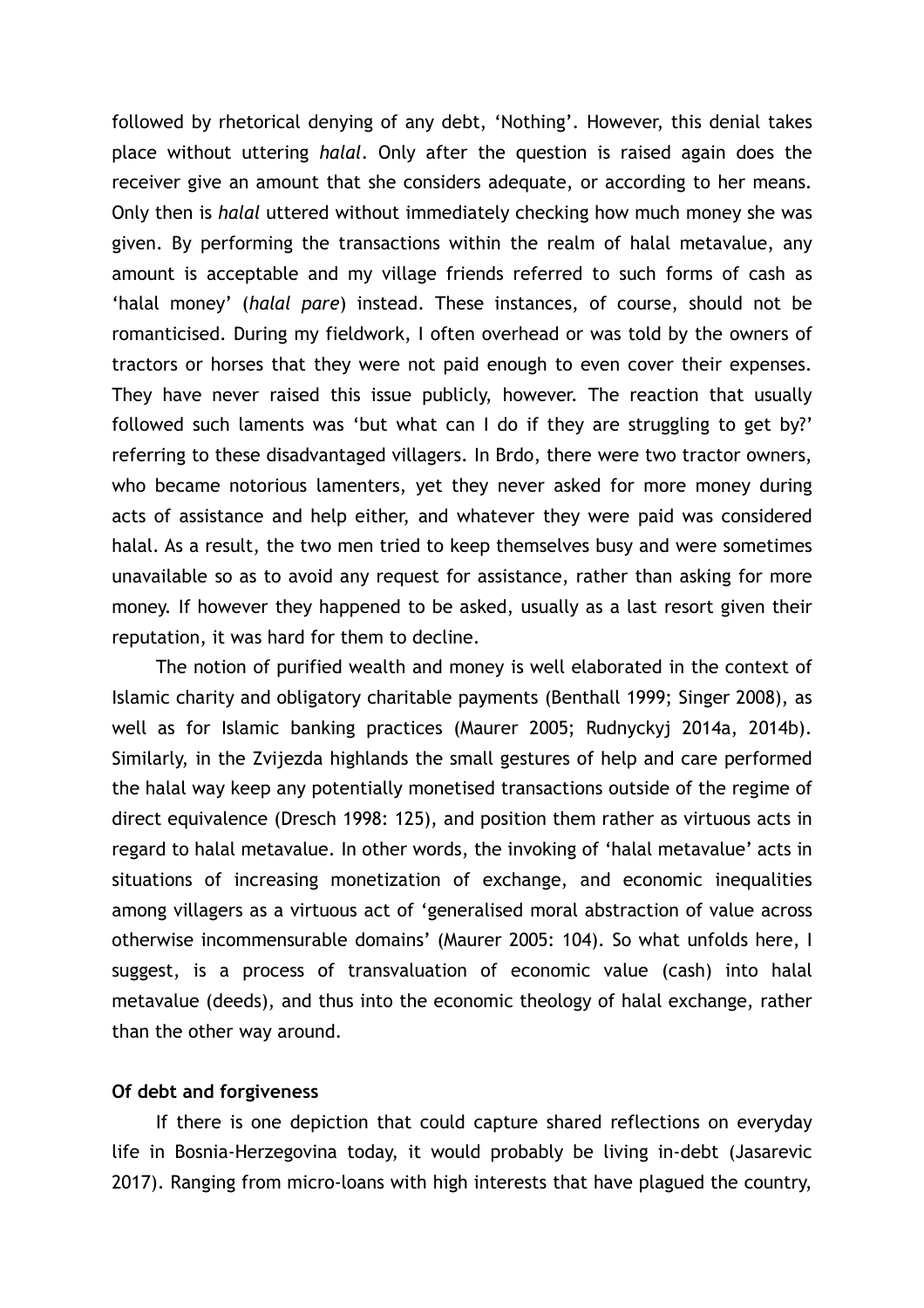delayed or indefinitely postponed salaries, to the country's massive indebtedness, these are instances of how life-in-debt experiences increasingly reanimate people's reflections on life itself in postwar Bosnia-Herzegovina. 'I wish I had a regular income', 'debts killed him', or an Islamic healer advertising himself in newspapers as a 'fighter against sorcery, misfortune, unemployment and indebtedness' are just a few examples from my field notes. How does debt on such a massive scale entwine with the economic theology of halal exchange? In the previous section I touched upon situations when money and payments for help and services are involved, and what ethical dilemmas these entail. This raises a question about debt and forgiveness. If the economic theology of halal exchange unfolds in acts of transvaluation of economic value into halal metavalue, how does such economic theology attend to various forms of debts? Specifically, I am concerned with the act of *halalit* (to forgive, be merciful).

Here I follow the lead offered by Larisa Jasarevic (2012, 2017). In her splendid analysis, Jasarevic shows how notions of the good life and a decent death in postwar Bosnia-Herzegovina are undermined and underwritten by debt. Jasarevic aptly illustrates how for example due to a need for quick cash, many Bosnians in precarious economic situations are selling family graves, thus cutting off 'persisting obligations and exchanges between the living and the dead' (2012:25). The ability to manage one's debts or the lack thereof, and more generally facing these troubles with a 'lack of abundance', have become a pervasive part of everyday experience across Bosnian society at large (with the sole exception of ethno-political elites, Kurtović 2015). Is death the only escape from debt then?

I was first alerted to these questions in the early days of my fieldwork in the Zvijezda highlands, while attending a Muslim funeral (*d*ž*enaza*) in a nearby village. It was at the very end of the outdoor prayers, when the crowd gathered around the coffin (*tabut*), and the imam leading the ceremony asked the assembly to 'halal' (*halalit*) the soul of the deceased. In the context of the funeral, the utterance *halalit* was an act of forgiveness of any debts and sins the deceased person may have accumulated during her life in order to purify her soul. There are other profoundly life-transforming events, when the living ask for forgiveness - for example the hajj pilgrimage. When someone decides that she would like to undergo the hajj pilgrimage, this is preceded by sponsoring a feast (*mevlud*) and a collective prayer (*ikrar dova*) in the mosque, and subsequently feeding the entire village and other guests. The crucial and highly emotional moment during the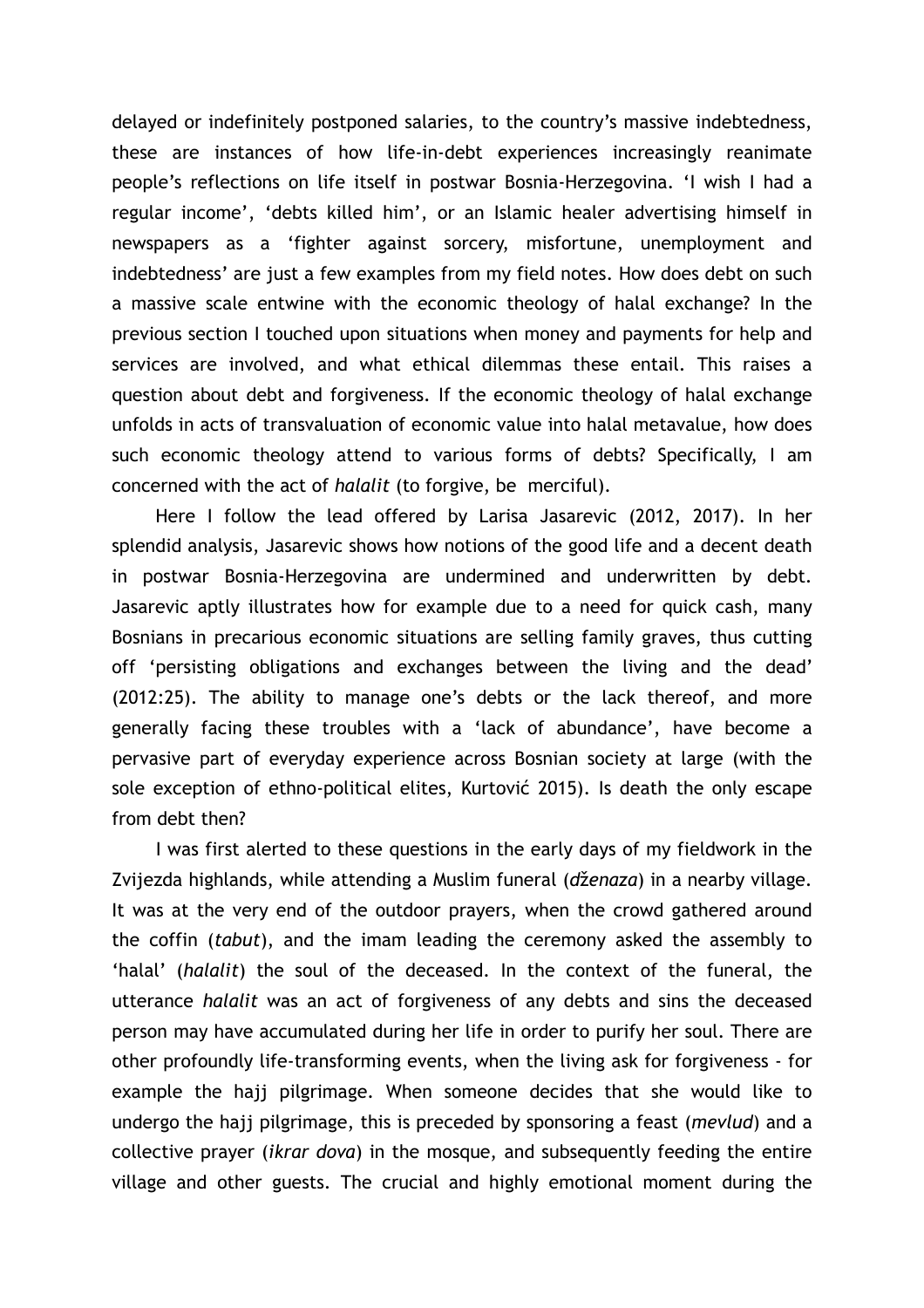event is when the pilgrim-to-be stands up and asks the assembly in the mosque to forgive (*halalit*) all her debts and for all her sins to be cancelled before leaving for Mecca, otherwise the pilgrimage would not be accepted by God.

Jasarevic describes the act of *halalit* as a radical forgiveness in the context of postmortem exchange, and I would also include other events that transform the courses of people's lives, such as the *hajj* pilgrimage. The act of forgiveness can also be tracked in the instances of everyday small gestures of assistance and help, when *halalit* 'dismisses an unreturned or excessive gift or favour' (Jasarevic 2012: 35). Put differently, the act of forgiving, if performed the halal way (halalit), transvalues debts as a matter of halal metavalue and divine abundance instead. However, the possibility of 'forgiving' inevitably implies a possibility of not forgiving, or 'remembering' the debt as Jasarevic also correctly points out. The haunting possibility of not forgiving ('I won't halal you') is always present and such situations do occur thus rendering halal as meaningfully significant. Due to limited space, I focus here on the most common instance of 'not forgiving', namely an uneven accumulation of value through manipulation with inheritance or property, and with the land in particular.

During my fieldwork in the village Brdo, a tension ensuing from not forgiving (not 'halaling') arose between siblings over inherited property. Partible inheritance is a widely shared practice in the villages, but in reality it is also highly gendered. After documenting several dozen case studies of inheritance negotiations within households across the Zvijezda highlands, it is safe to say that women who marry outside of their villages rarely claim a share of the family land or any other family property, whereas brothers divide the inherited property equally. In turn, women receive compensation, for example in dowry expenses.<sup>14</sup> This practice has its roots in the legal notion of *miraz* (from Turkish/Arabic *mirat* 'to divide'), describing any property passing to a daughter (Hammel 1968: 18-19; Lockwood 1975: 64). However, as far as I could trace it, any *miraz* beyond the dowry expenses has been seldom demanded by women. During my fieldwork, I came across only two instances of women claiming a *miraz* on property, namely the land. This happened several years after the women married into distant villages, and did not maintain any vital relations with the village apart from very occasional visits and phone calls. Both cases opened a number of emotionally charged debates, social commentaries and a diagnosis of the disruptive postwar development in the country that has turned siblings into enemies.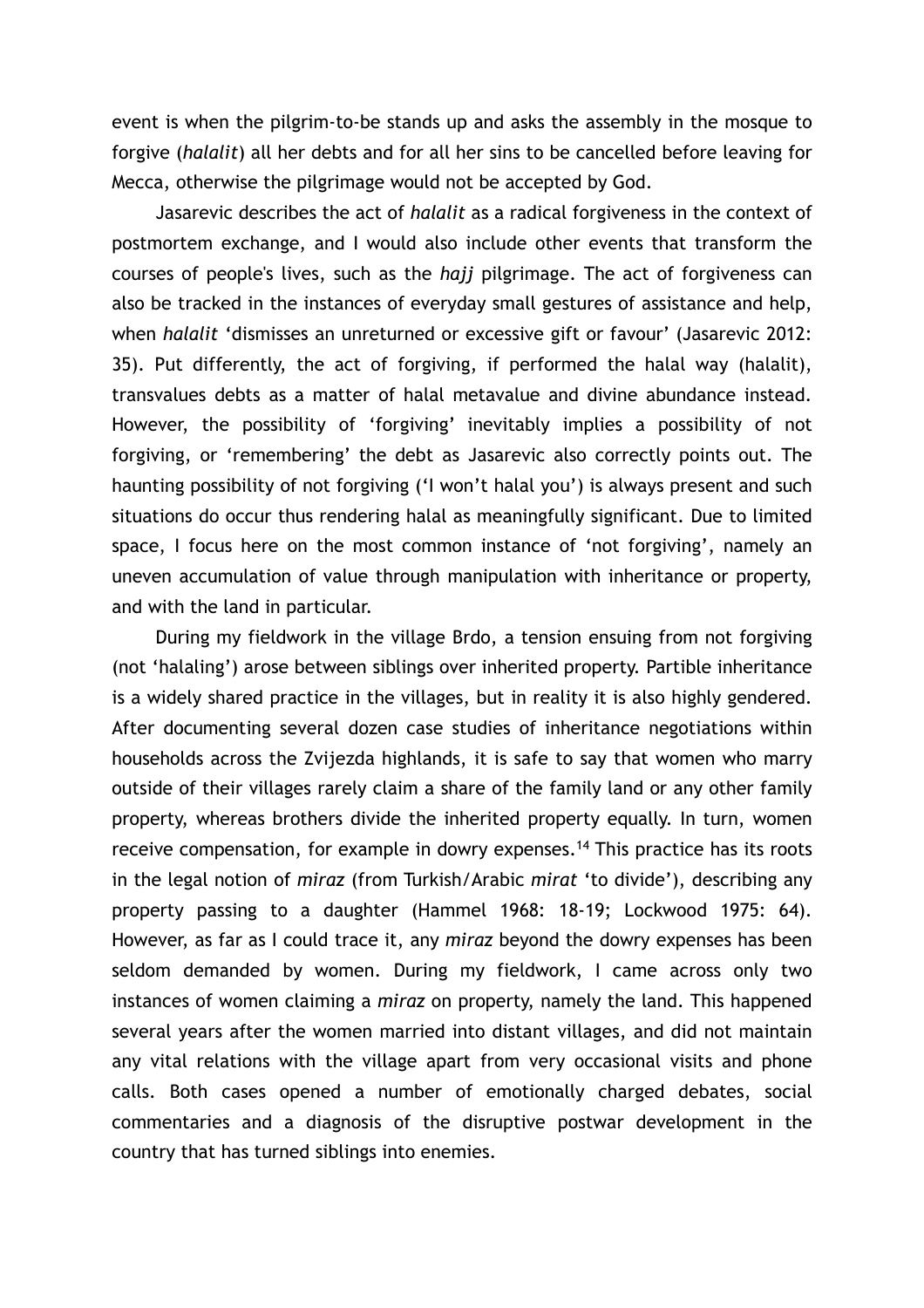In particular, in one of the cases it turned out that the sister - whom I call Lejla - was generously compensated in her dowry in the late 1990s. Now Lejla wanted to sell her part of the inherited land to her own brothers. The reason for claiming the share and trying to sell it was that Lejla's family struggled to deal with the debts that they had accumulated over the years due to mismanagement of high-interest micro-loans. The land in her natal village seemed to Lejla and her family to be a source of immediate cash revenue. However, land in the Zvijezda highlands is considered a source of family vitality and divine abundance (Henig n.d.), and as such is a form of inalienable possession that is guarded over generations and that links individuals and families over time. Moreover, as Annete Weiner (1992:4) suggests, 'kinship is a decisive marker and maker of value' in the manner in which it expresses and legitimates (i.e. cosmologically authenticates) the relationships between productive resources and social relations. In Brdo and other villages, this relationship is primarily conceived of as a realm of halal metavalue. In turn, Lejla's attempt to claim the *miraz* back in this situation, to paraphrase Lambek (2015a), was an act that opened different 'moral vectors' and commitments, and the existing values and acts at stake. It meant not only withdrawing from dominant kinship relations but also from halal exchange, and instead imposing the calculative logic of economic value and profit that makes everything commensurable, including the land of the ancestors or kinship relations. It is perhaps hardly surprising, then, that the entire discussion among the villagers in both cases was centred on the fact that the two women did not want to halal-forgive their respective *miraz*. Although these were rather unusual cases, the two 'not-halal-events' have since become a haunting reminder of how easily an act of (halal) forgiveness can slip into the moral quandary of debt relationships.

#### **Conclusion**

This paper has outlined the workings of an economic theology of halal exchange in postwar Bosnia-Herzegovina. In doing so, I have sought to show how a serious engagement with economic theologies of divine abundance can unsettle claims about an all-pervasive neoliberalization of everyday life that have recently been dominating many debates both within anthropology and beyond. Drawing on Michael Lambek's work on value and virtue, I focused specifically on halal metavalue, how it is established, and its capacity of transvaluation and mediation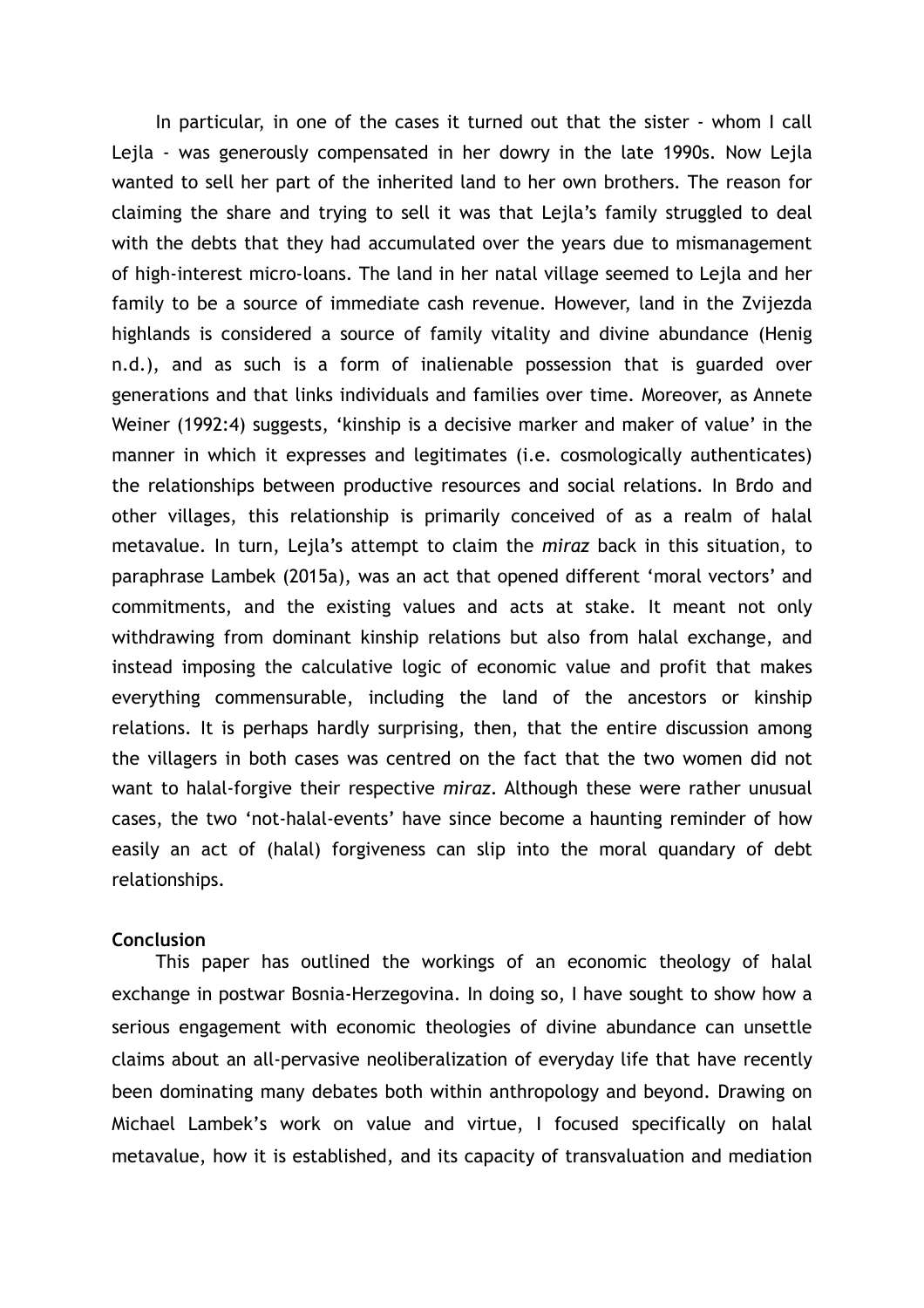of divine abundance across divergent regimes of value. I argued that it is the performative act of *halal* in the course of social life that underlies divergent spheres of exchange, and shapes moral registers and notions of value, as well as virtues. Economic theology of halal exchange thus bridges domains that are often deemed to be, or analysed as separate: religion and the market. It also outlines a parallel logic of relating to the divine that is concerned with an ethics of generosity and sharing rather than with the calculative logic of self-interest to advance one's relationship with God in the afterlife.

If the cosmoeconomical proposal seeks to pursue a heuristic experiment in imaginative metaphysics by analysing symbolic and moral economies, and economic orders (da Col this issue), then I suggest that we also need to advance an ethnographic theory of economic theologies of divine abundance, such as *halal* exchange, as part of the proposal. Indeed, I started this paper with a thought experiment on Marcel Mauss and *The Gift*, and asked what Mauss would have written about gifts if he had engaged with the concept of halal to inform his thoughts on social justice in human societies inspired by notions of Islamic charity and alms giving. To follow up with this experiment would require further reengagement with notions such as *halal* or *baraka, hayir* or luck and fortune (e.g. Gaibazi 2015) to further explore their 'magical value', which Mauss saw was 'still present in *sadaqa*' (2016: 82) in his attempts to challenge the dominant economic orthodoxies of his time. These are some of the key moral vectors of Islamic economic theologies that underlie the very economies of life, and that remind us that 'since everything belongs to God, our borrowed wealth ought to be shared' (Mittermaier 2013: 287). Ultimately, this approach would enable us to further nuance how a specific reconfiguration of cultural values provides a significant basis for moral imagination and innovative practice and virtuous action at a time of radical change and uncertainty, be it in postwar Bosnia-Herzegovina or elsewhere.

*Acknowledgments: I would like to thank first and foremost my Bosnian friends and interlocutors. I am grateful to Giovanni Da Col for our extended conversations. I also thank Michael Lambek, Jonathan Mair, Magnus Marsden, Amira Mittermaier, Emma O'Driscoll, and Daniela Peluso with whom I discussed various parts of my article at different stages. Special thanks go to the anonymous reviewers for their very helpful feedback and suggestions, and to Nils Bubandt who offered generous*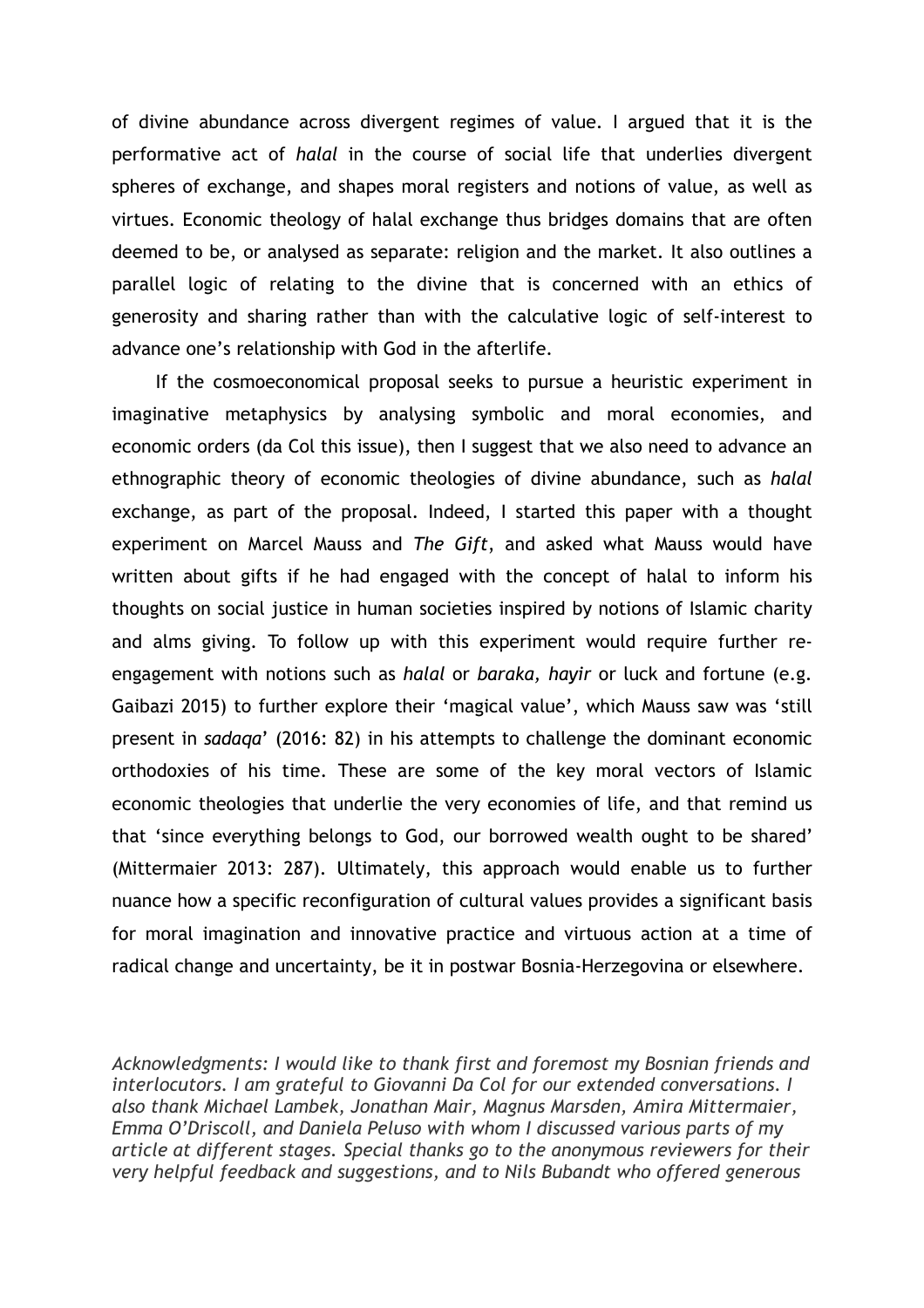*and helpful editorial feedback. All shortcomings, of course, are mine.*

 1 Here, I follow Michael Lambek's argument that across human history, there has been a dialectic between 'establishing absolute values against which everything else is relative and to be measured - hence rendered commensurable to one another - and discovering things that render those absolutes relative in turn' (2015a: 227).

 $^{\text{2}}$  In Islamic scriptural reasoning the category of halal stands for allowed, permissible, lawful and moral actions and forms of conduct, as opposed to the category of haram, that of unlawful, prohibited and immoral conduct. However, as I illustrate throughout the paper, these categories are lived and experienced rather hermeneutically as a matter of judgment, evaluation, and

performative acts in specific historical situations (Lambek 2015b).<br><sup>3</sup> This expression is taken from Marshall Sahlins' critique of analyses of imperialism: 'There is a certain historiography that is quick to take the "great game" of imperialism as the only game in town' (1993:6).

4 I am grateful to Giovanni da Col for helping me to formulate this question.

5 Elsewhere in the Gift, Mauss also invokes the Hebrew origins of sadaqa, that of *tzedakah*. The original meaning according to Mauss was 'exclusively justice' (2016:82), and changed 'in the era of the Mishnah, from the victory of "Paupers" in Jerusalem, the moment when the doctrine of charity and alms was born, which spread around the world with Christianity and Islam' (ibid.). Amy Singer similarly suggests that in Hebrew the meaning was primarily a moral one, referring to justice or righteousness. She further argues that these were understood to be acts of religious merit (2008: 4).

<sup>6</sup> On the role of faith-based charities during the war see Benthall and Bellion-Jourdan 2003. <sup>7</sup> For earlier scholarship on baraka see: Geertz 1968; Gilsenan 1982; Pitt-Rivers 2011.

<sup>8</sup>On attending to Islamic legal reasoning through the lenses of ethics see Clarke 2012; Hefner 2016. Indeed, as Marsden writes, although 'it is often assumed that moral judgement in Muslim societies is dominated by a clear-cut binary that defines action and thought as being either lawful (*halal*) or forbidden [*haram*]', and '[m]orality in Muslim societies is thus widely thought of as being an uncontested and ready-made category', there is 'no simple formula emanating from puritanical Islam which establishes what people think' (Marsden 2005: 54).

 $\rm ^9$  The numbers slightly vary from year to year, depending on villagers' success in finding work that would coincide with the time of the feast. Nonetheless, it is safe to say that the decrease has been by a third.

 $10$  In the postwar years historical inequalities between households resurfaced because subsistence farming requires resources, and land in particular. Those households who control enough land, regularly arrange barter exchange for various services, and also of young rams for hay from their meadows.

<sup>11</sup> So whereas for Weiner (1992) the 'cosmological authentication' enables us to explore how hierarchies are established and objectified in social life through different forms of reciprocity and exchange, in the case I discuss here, 'cosmological authentication' works the other way round, as an active force to flatten hierarchies and inequalities engendered by the postwar socio-economic restructuring (see also da Col 2012).

 $12$  As one of Mittermaier's (2014:524) informants puts it "The poor don't need us; we need the poor. They're our gate to paradise."', meaning 'that the poor are better off than the wealthy because they will go to paradise without being questioned first.' (see also Kochuyt 2009).

<sup>13</sup> Indeed, as Lambek (2015a: 221) puts it, 'the incommensurability of ethical and economic value is precisely their distinctive constitutions with respect to commensurability'.

<sup>14</sup> Nowadays this means mainly wedding-related expenses and furnishing new household with white goods and utensils.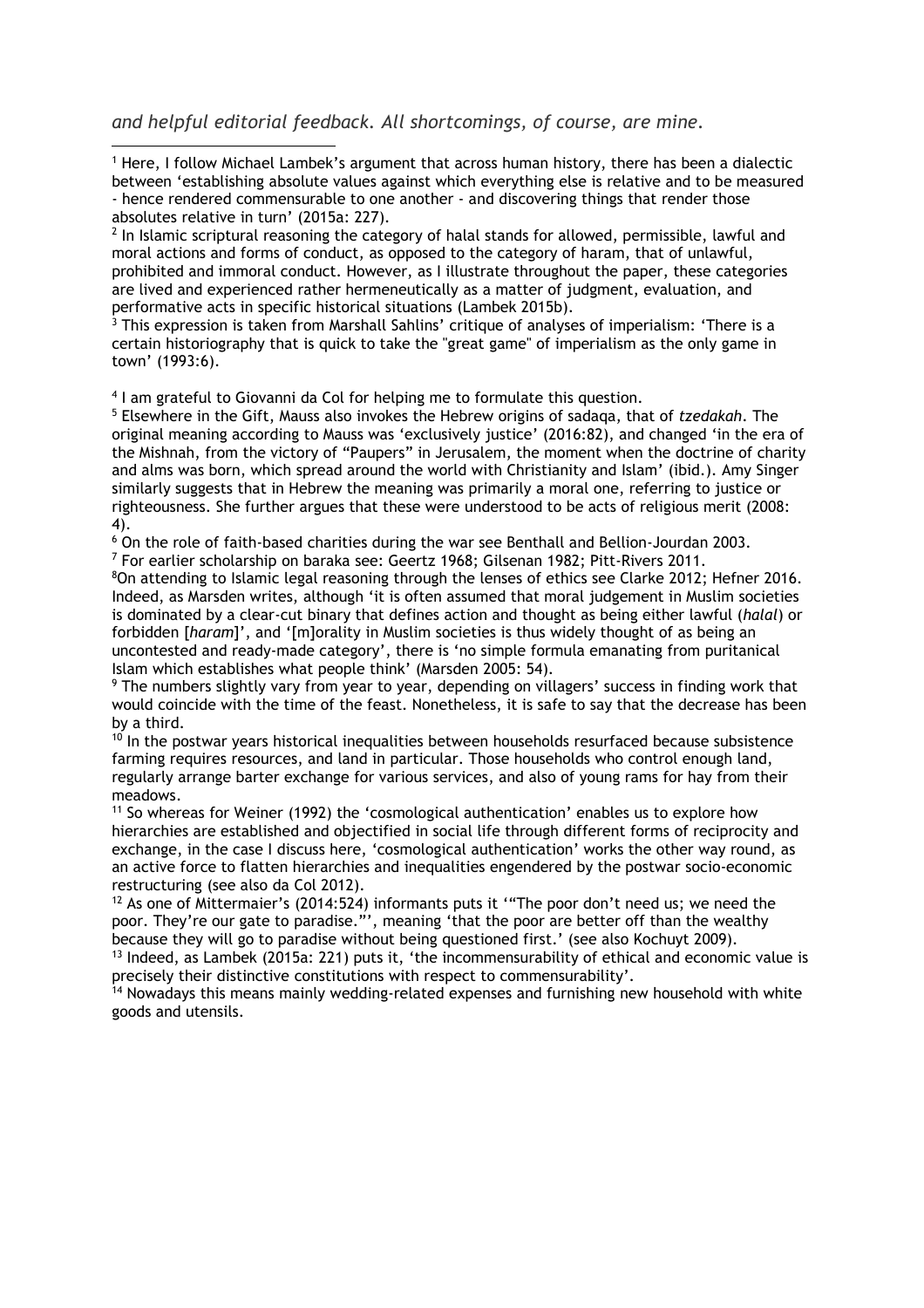#### **References**

Atia, Mona

 2013 Building a House in Heaven: Pious Neoliberalism and Islamic Charity in Egypt. Minneapolis: The University of Minnesota Press.

Benthall, Jonathan

 1999 Financial Worship: The Quranic Injuction of Almsgiving. Journal of the Royal Anthropological Institute 5(1):27-42.

Benthall, Jonathan, and Jérôme Bellion-Jourdan

 2003 The charitable crescent: politics of aid in the Muslim world. London: I. B. Taurius.

Bloch, Maurice

 1992 Prey into hunter: The politics of religious experience. Cambridge: Cambridge University Press.

Brenner, Suzanne April

 1998 The Domestication of Desire: Women, Wealth and Modernity in Java. Princeton: Princeton University Press.

Bringa, Tone

 1995 Being Muslim the Bosnian Way. Identity and Community in a Central Bosnian Village. Princeton: Princeton University Press.

#### Brisebarre, Anne-Marie

 1993 The sacrifice of *'Id al kabir*: Islam in the French Suburbs Anthropology Today 9(1):9-12.

Brković, Čarna

 2016 Scaling Humanitarianism: Humanitarian Actions in a Bosnian Town. Ethnos 81(1):99-124.

Bowen, John R.

 1992 On scriptural essentialism and ritual variation: Muslim sacrifice in Sumatra and Morocco. American Ethnologist 19(4):656-671.

Comaroff, Jean, and John L. Comaroff

 1999 Occult Economies and the Violence of Abstraction: Notes from the South African Postcolony. American Ethnologist 26(2):279-303.

Da Col, Giovanni

 2012 Introduction: Natural Philosophies of Fortune–Luck, Vitality, and Uncotrolled Relatedness. Social Analysis 56(1):1-23.

Delaney, Carol

 1991 The seed and the soil: gender and cosmology in Turkish village society. Berkeley: University of California Press.

Dresch, Paul

 1998 Mutual deception: totality, exchange, and Islam in the Middle East. *In* Marcel Mauss: A centenary tribute. W. James and N. Allen, eds. Pp. 111-

133. Oxford: Berghahn.

Gaibazzi, Paolo

 2015 The quest for luck: fate, fortune, work and the unexpected among Gambian Soninke hustlers. Critical African Studies 7(3):227-242.

Geertz, Clifford

 1968 Islam observed: religious development in Morocco and Indonesia. New Haven: Yale University Press.

Gilsenan, Michael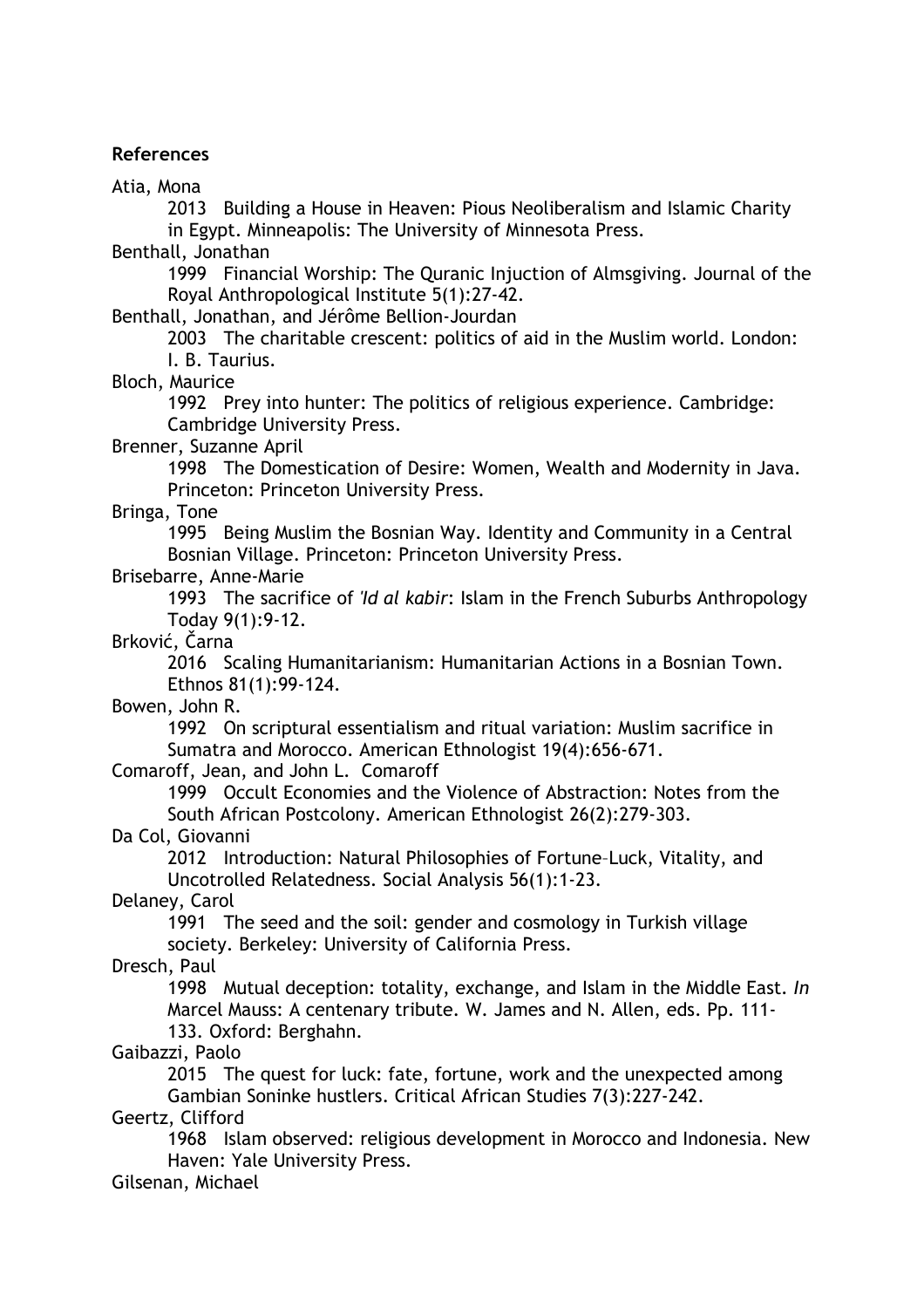1982 Recognising Islam: an anthropologist's introduction. London: Crom Helm.

# Guyer, Jane I.

 2016 Translator's Introduction: The Gift that Keeps on Giving. *In* The Gift. Expanded Edition. M. Mauss. Pp. 1-25. Chicago: HAU Books.

# Hammel, E. A.

 1968 Alternative Social Structures and Ritual Relations in the Balkans. Englewood Cliffs, New Jersey: Prentice-Hall.

#### Han, Clara

 2012 Life in Debt: Times of Care and Violence in Neoliberal Chile. Berkeley: University of California Press.

#### Hart, Kimberly

 2013 And then we work for God: Rural Sunni Islam in Western Turkey. Stanford: Stanford University Press.

#### Henig, David

 2012 'Knocking on my neighbour's door': On metamorphoses of sociality in rural Bosnia. Critique of Anthropology 32(1):3-19.

#### ––

 2016a A Good Deed is Not a Crime: Moral Cosmologies of Favours in Muslim Bosnia. *In* Economies of Favour after Socialism. D. Henig and N. Makovicky, eds. Pp. 181-202. Oxford: Oxford University Press.

#### ––

 2016b Fragments of Village Life and the Rough Ground of the Political in Post-War BiH. *In* Negotiating Social Relations in Bosnia and Herzegovina: Semiperipheral Entanglements. S. Jansen, Č. Brković, and V. Čelebičić, eds. Pp. 46-59. London: Routledge.

#### ––

 n.d. The Embers of Allah: Cosmologies of vital exchange in the Central Bosnian highlands. (Unpublished book manuscript).

# Hromadžić, Azra

 2015 Citizens of an Empty Nation: Youth and State-Making in Postwar Bosnia-Herzegovina. Philadelphia: University of Pennsylvania Press.

### Jansen, Stef

 2015 Yearnings in the Meantime: 'Normal Lives' and the State in a Sarajevo Apartment Complex. Oxford: Berghahn.

# Jasarević, Larisa

 2012 Grave matters and the good life: On a finite economy in Bosnia. Cambridge Anthropology 30(1):25-39.

––

 2017 Health and Wealth on the Bosnian Market: Intimate Debt. Bloomington: Indiana University Press.

# Keane, Webb

 2001 Money is No Object: Materiality, Desire, and Modernity in an Indonesian Society. *In* The Empire of Things: Regimes of value and material culture. F.R. Myers, ed. Pp. 65-90. Santa Fe: School of American Research Press.

# Kochuyt, Thierry

 2009 God, Gifts and Poor People: On Charity in Islam. Social Compass 56(1):98-116.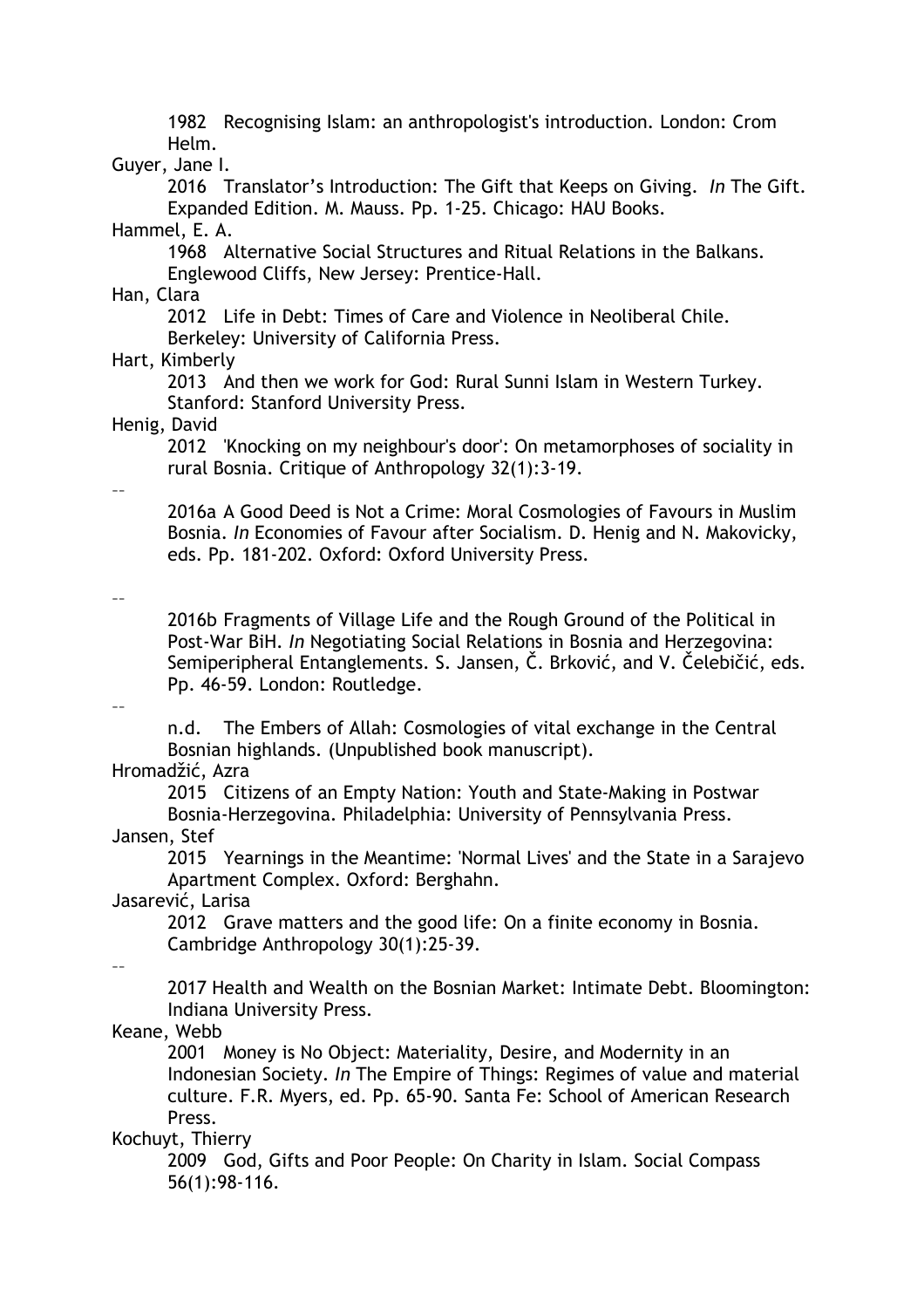Kurtović, Larisa

 2015 'Who sows hunger, reaps rage': on protest, indignation and redistributive justice in post-Dayton Bosnia-Herzegovina. Southeast European and Black Sea Studies 15(4):639-659.

Lambek, Michael

 2015a Value and Virtue. *In* The Ethical Condition: Essay on Action, Person and Value. Pp. 214-241. Chicago: The University of Chicago Press.

—

 2015b The Value of (Performative) Acts. *In* The Ethical Condition: Essay on Action, Person and Value. Pp. 282-301. Chicago: The University of Chicago Press.

Lockwood, William G.

 1975 European Moslems: Economy and Ethnicity in Eastern Bosnia. New York: Academic Press.

Mair, Jonathan in Eriksen, Thomas Hylland, et al.

 2015 'The concept of neoliberalism has become an obstacle to the anthropological understanding of the twenty-first century'. Journal of the Royal Anthropological Institute 21(4):911-923.

#### Marsden, Magnus

 2005 Living Islam: Muslim Religious Experience in Pakistan's North-West Frontier. Cambridge: Cambridge University Press.

Maurer, Bill

 2001 Engineering an Islamic Future: Speculations on Islamic financial alternatives. Anthropology Today 17(1): 8-11.

—

 2002 Anthropological and accounting knowledge in Islamic Banking and finance: Rethinking critical accounts. Journal of the Royal Anthropological Institute 8(4):645-67.

—

 2005 Mutual Life, Limited: Islamic Banking, Alternative Currencies, Lateral Reason. Princeton: Princeton University Press.

# Mauss, Marcel

2016 The Gift. Expanded Edition. Chicago: HAU Books.

Mittermaier, Amira

 2013 Trading with God: Islam, Calculation, Excess. *In* A Companion to the Anthropology of Religion. J. Boddy and M. Lambek, eds. Pp. 274-293. Oxford: Wiley Blackwell.

—

 2014 Beyond compassion: Islamic voluntarism in Egypt. American Ethnologist 41(3):518-531.

Muehlebach, Andrea

 2012 The Moral Neoliberal: Welfare and Citizenship in Italy. Chicago: The University of Chicago Press.

Ortner, Sherry B.

 2016 Dark anthropology and its others: Theory since the eighties HAU: Journal of Ethnographic Theory 6(1):47-73.

Osella, Filippo, and Daromir Rudnyckyj, eds.

 2017 Religion and the Morality of the Market: Anthropological Perspectives. Cambridge: Cambridge University Press.

Pitt-Rivers, Julian